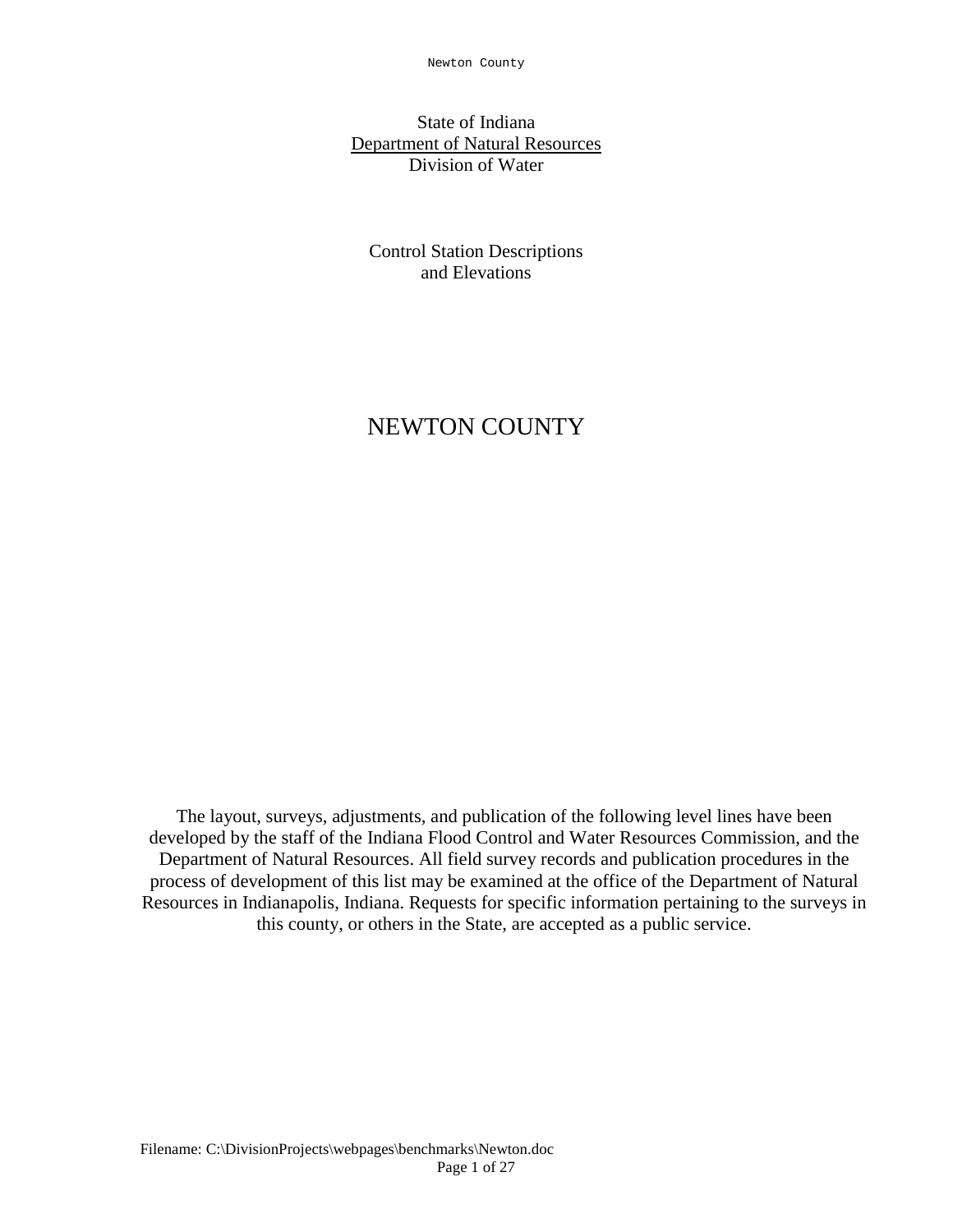## USC&GS BM S 16, 1934

In Newton County, Kentland Quad., in the SE ¼ of Section 4, T. 27 N., R. 9 W., 2<sup>nd</sup> PM; about 3.1 miles north along the New York Central Railroad from the station at Kentland; set in the top of a concrete post, about 150 yards south of the railroad bridge 77.72, about 80 yards east of a large two story house, about 40 feet south of a gravel road crossing, 24 feet west of the west rail of the south-bound track, about level with the rail; a U.S. Coast & Geodetic Survey bronze tablet, stamped "S 16 1934". 198.984 meters NGVD 1929 652.833 feet NGVD 1929 198.916 meters NAVD 1988 652.61 feet NGVD 1929

#### IFC&WRC TBM USED IR 11

In Iroquois County, Illinois, Sheldon Quad., in the NE  $\frac{1}{4}$  of Section 19, T. 27 N., R. 10 W., 2<sup>nd</sup> PM; about 2.8 miles northeast of Sheldon, Illinois; at the Indiana-Illinois State Line Road 100-foot steel truss bridge over the Iroquois River; set on the top of the west end of the south abutment, at the southwest corner of the bridge, 9.7 feet west of the centerline of the road, 1.5 feet west of the west edge of the southwest end post; a chiseled square.

193.4728 meters NGVD 1929 634.752 feet NGVD 1929

#### IFC&WRC BM NEW 1, 1953

In Newton County, Sheldon Quad., in the NW  $\frac{1}{4}$  of Section 2, T. 27 N., R. 10 W.,  $2^{nd}$  PM; about 2.8 miles northeast of Sheldon, Illinois; at the Indiana-Illinois State Line Road 100-foot steel truss bridge over the Iroquois River; set in the top of the east end of the north abutment, 10 feet east of and about level with the centerline of the road, 2 feet east of the northeast end post; a Indiana Flood Control and Water Resources Commission bronze bench mark tablet, stamped "NEW 1 1953". 193.4362 meters NGVD 1929 634.632 feet NGVD 1929

#### IFC&WRC TBM MD 40

In Newton County, Sheldon Quad., in the SW  $\frac{1}{4}$  of Section 1, T. 27 N., R. 10 W.,  $2^{nd}$  PM; about 2.8 miles northeast of Sheldon, Illinois; at the 1275 South Road 40-foot steel girder concrete deck bridge over Montgomery Ditch; set on top of the north end of the west abutment, 11.0 feet north of and level with the centerline of the road, on the east edge of the abutment; a chiseled square. 194.5234 meters NGVD 1929 638.199 feet NGVD 1929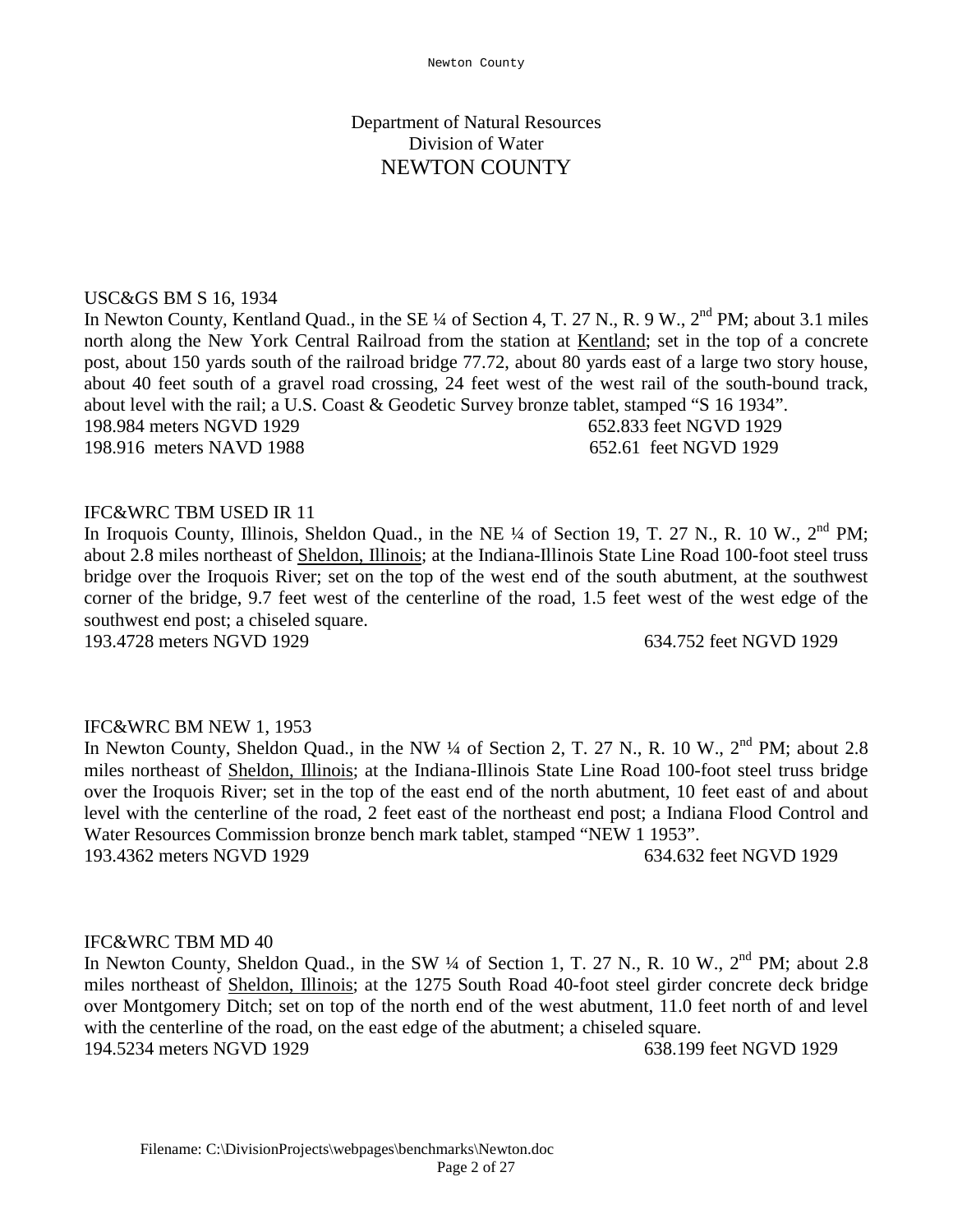# IFC&WRC BM NEW 2, 1953

In Newton County, Sheldon Quad., in the SW  $\frac{1}{4}$  of Section 1, T. 27 N., R. 10 W.,  $2^{nd}$  PM; about 2.8 miles northeast of Sheldon, Illinois; at the 1275 South Road 40-foot steel girder concrete deck bridge over Montgomery Ditch; set in the top of the north end of the east abutment, 10 feet north of and level with the centerline of the roadway, 1.0 foot north of the east end of the north steel guardrail; a Indiana Flood Control and Waters Resources Commission bronze bench mark tablet, stamped "NEW 2 1953". 194.5524 meters NGVD 1929 638.294 feet NGVD 1929

# IFC&WRC TBM IR 42

In Newton County, Kentland Quad., in the northwest <sup>1</sup>/4 of Section 7, T. 27 N., R. 9 W., 2<sup>nd</sup> PM: about 2.8 miles northwest of Kentland; at the turn north of 1300 South Road and 600 West Road; driven in the north side of a 24-inch Elm tree, 25 feet south of the centerline of the gravel 1300 South Road, and on an east-west fence line; a railroad spike.

199.9785 meters NGVD 1929 656.096 feet NGVD 1929

# IFC&WRC TBM IR 44

In Newton County, Kentland Quad., in the southeast  $\frac{1}{4}$  of Section 6, T. 27 N., R. 9 W., 2<sup>nd</sup> PM; about 2.5 miles northwest of Kentland; about 0.2 mile west along 1300 South Road from its intersection with 500 West Road; set in a root on the southwest side of a 17-inch Elm tree, 140 feet west of the drive to Mark Beekman's two-store white frame farm house, 25 feet east of power pole 7 H-16, 25 feet north of the centerline of the road and 0.3 foot above the ground; a railroad spike.

198.2417 meters NGVD 1929 650.398 feet NGVD 1929

## TBM USED IR 12

In Newton County, Kentland Quad., in the NE 1/4 of Section 5, T. 27 N., R. 9 W., 2<sup>nd</sup> PM; about 2.8 miles north-northwest of Kentland; at the 1275 South Road 155-foot steel truss bridge over the Iroquois River; set on top of the south end of the east abutment, 8.5 feet south of and level with the centerline of the road, at the south edge of the bridge floor boards; a chiseled cross. 194.8182 meters NGVD 1929 639.166 feet NGVD 1929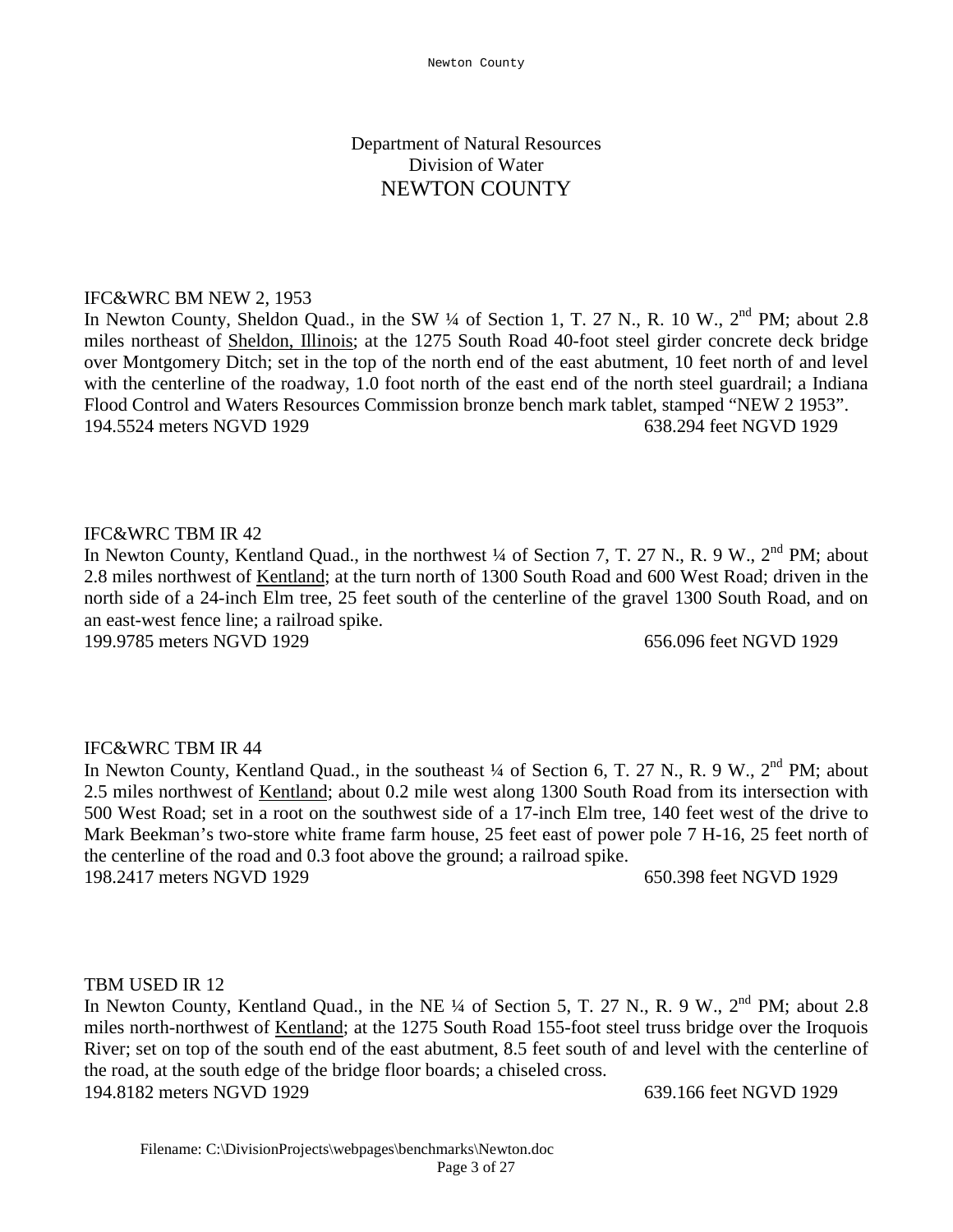#### IFC&WRC BM NEW 3, 1953

In Newton County, Kentland Quad., in the NE  $\frac{1}{4}$  of Section 5, T. 27 N., R. 9 W.,  $2^{nd}$  PM; about 2.7 miles north-northwest of Kentland; at the Punkinvine (450 West Road) 155-foot steel truss bridge over the Iroquois River; set in the top of the north end of the east bridge seat, 10.2 feet north of and 2.0 feet lower than the centerline of the roadway, 0.3 foot north of the north edge of the northeast end post; a Indiana Flood Control and Water Resources Commission bronze bench mark tablet, stamped "NEW 3 1953". *DESTROYED New Bridge See NEW 3 RESET*

194.3211 meters NGVD 1929 **637.535** feet NGVD 1929

# IFC&WRC TBM IR 47

In Newton County, Kentland Quad., in the NW  $\frac{1}{4}$  of Section 4, T. 27 N., R. 9 W.,  $2^{nd}$  PM; about 2.6 miles north of Kentland; at the 350 West Road 140-foot steel truss bridge over the Iroquois River; set on top of the northwest end of the northwest wingwall, 16 feet west of the centerline of the roadway, 0.6 foot from the northeast edge and 0.5 foot from the northwest edge of the wingwall; a chiseled triangle. 194.7240 meters NGVD 1929 638.857 feet NGVD 1929

# IFC&WRC BM NEW 4, 1953

In Newton County, Kentland Quad., in the NW  $\frac{1}{4}$  of Section 4, T. 27 N., R. 9 W.,  $2^{nd}$  PM; about 2.6 miles north of Kentland; at the 350 West Road 140-foot steel truss bridge over the Iroquois River; set in the top of the southwest stone wingwall, 19 feet west of the centerline of the roadway, 2.3 feet from the streamward edge and 2.0 feet from the southwest end of the wingwall, 1.1 feet below the road; a Indiana Flood Control and Water Resources Commission bronze bench mark table, stamped "NEW 4 1953". 194.7490 meters NGVD 1929 638.939 feet NGVD 1929

#### IFC&WRC TBM IR 48

In Newton County, Kentland Quad., in the NE <sup>1/4</sup> of Section 4, T. 27 N., R. 9 W., 2<sup>nd</sup> PM; about 2.6 miles north of Kentland; at the New York Central Railroad 175-foot railroad bridge over the Iroquois River; set on top of the west end of the south abutment, 7.0 feet west of the west rail of the south-bound track, 1.5 feet from the north edge of the abutment; a chiseled triangle. 198.9025 meters NGVD 1929 652.566 feet NGVD 1929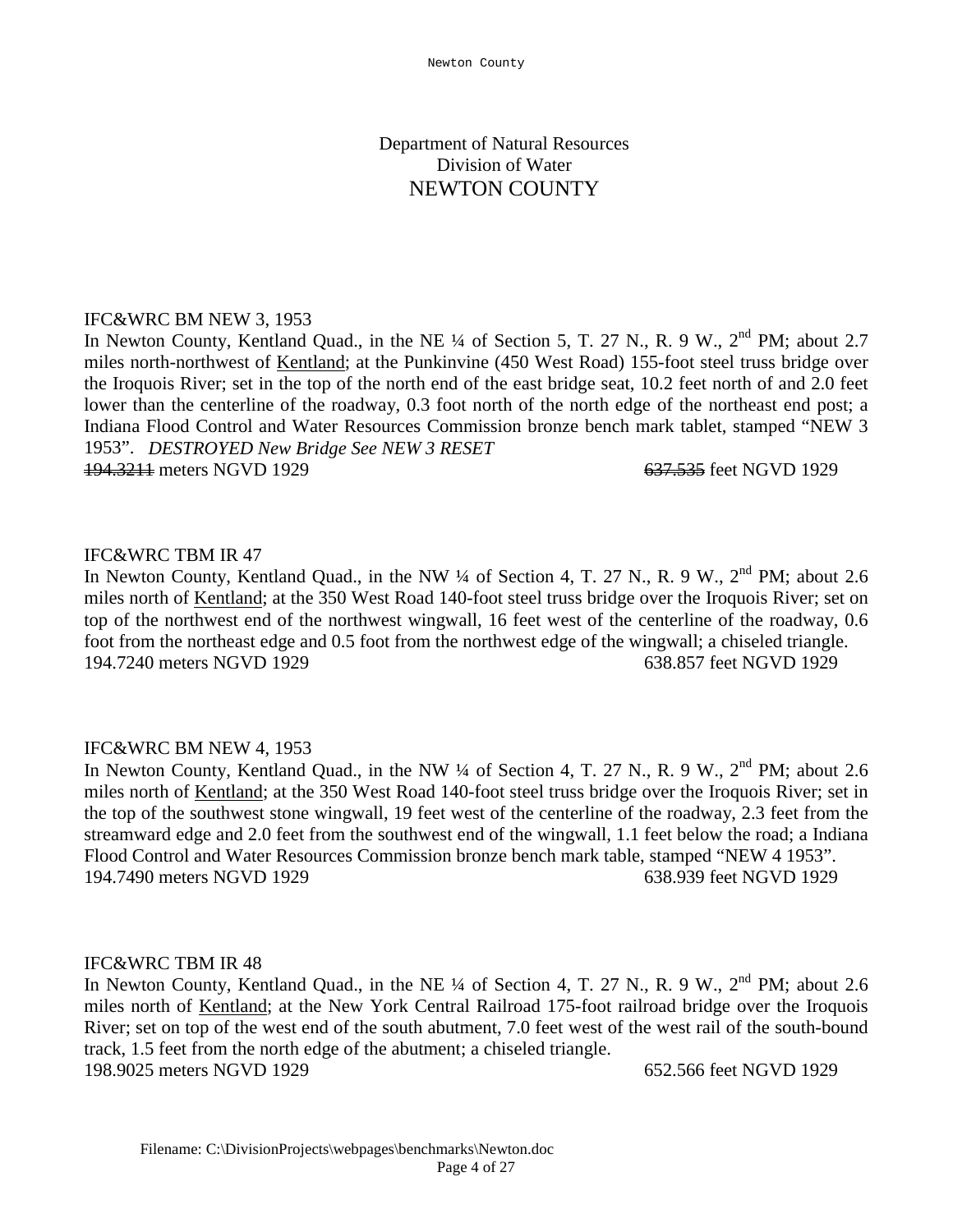#### IFC&WRC TBM IR 49

In Newton County, Kentland Quad., in the NW  $\frac{1}{4}$  of Section 3, T. 27 N., R. 9 W.,  $2^{nd}$  PM; about 2.5 miles north of Kentland; about 3.3 miles north along the old and new U.S. Highway 41 from the courthouse at Kentland, at the crossroads intersection leading to USC&GS BM S 16; set in the north side of a telephone pole, 27 feet east of the centerline of the U.S. 41 highway, 27 feet north of the centerline of the east-west road; a railroad spike.

199.3881 meters NGVD 1929 654.159 feet NGVD 1929

# IFC&WRC TBM IR 50

In Newton County, Kentland Quad., in the SW 1/4 of Section 34, T. 28 N., R. 9 W., 2<sup>nd</sup> PM; about 3.2 miles north of Kentland; at the U.S. highway 41, 225-foot, three-span steel girder, concrete deck bridge over the Iroquois River; set on the top of the coupling at the south end of the west concrete guardrail on the east one of two bridges, 20.8 feet west of and 0.8 foot above the centerline of the north-bound lane; a chiseled triangle.

199.0241 meters NGVD 1929 652.965 feet NGVD 1929

#### ISHC BM NEWTON L 133

In Newton County, Kentland Quad., in the SW  $\frac{1}{4}$  of Section 34, T. 28 N., R. 9 W.,  $2^{nd}$  PM; about 3.2 miles north of Kentland; at the U.S. Highway 41, 225-foot, three span steel girder, concrete deck bridge, over the Iroquois River; set in the top of the south end of the west curb of the west one of two bridges, 16.8 feet west of and 0.8 foot above the centerline of the south-bound lane, 0.4 foot east of the concrete guardrail; a Indiana State Highway Commission bronze tablet, stamped "Newton L 133". 199.0351 meters NGVD 1929 653.001 feet NGVD 1929

#### TBM USED IR 13

In Newton County, Kentland Quad., in the NW ¼ of Section 4, T. 27 N., R. 9 W., 2<sup>nd</sup> PM; about 2.6 miles north of Kentland; at the 350 West Road 140-foot steel truss bridge over the Iroquois River; set on the top of the wingwall of the southwest abutment about 1.4 feet from end of floor boards; a chiseled square. 194.7261 meters NGVD 1929 638.864 feet NGVD 1929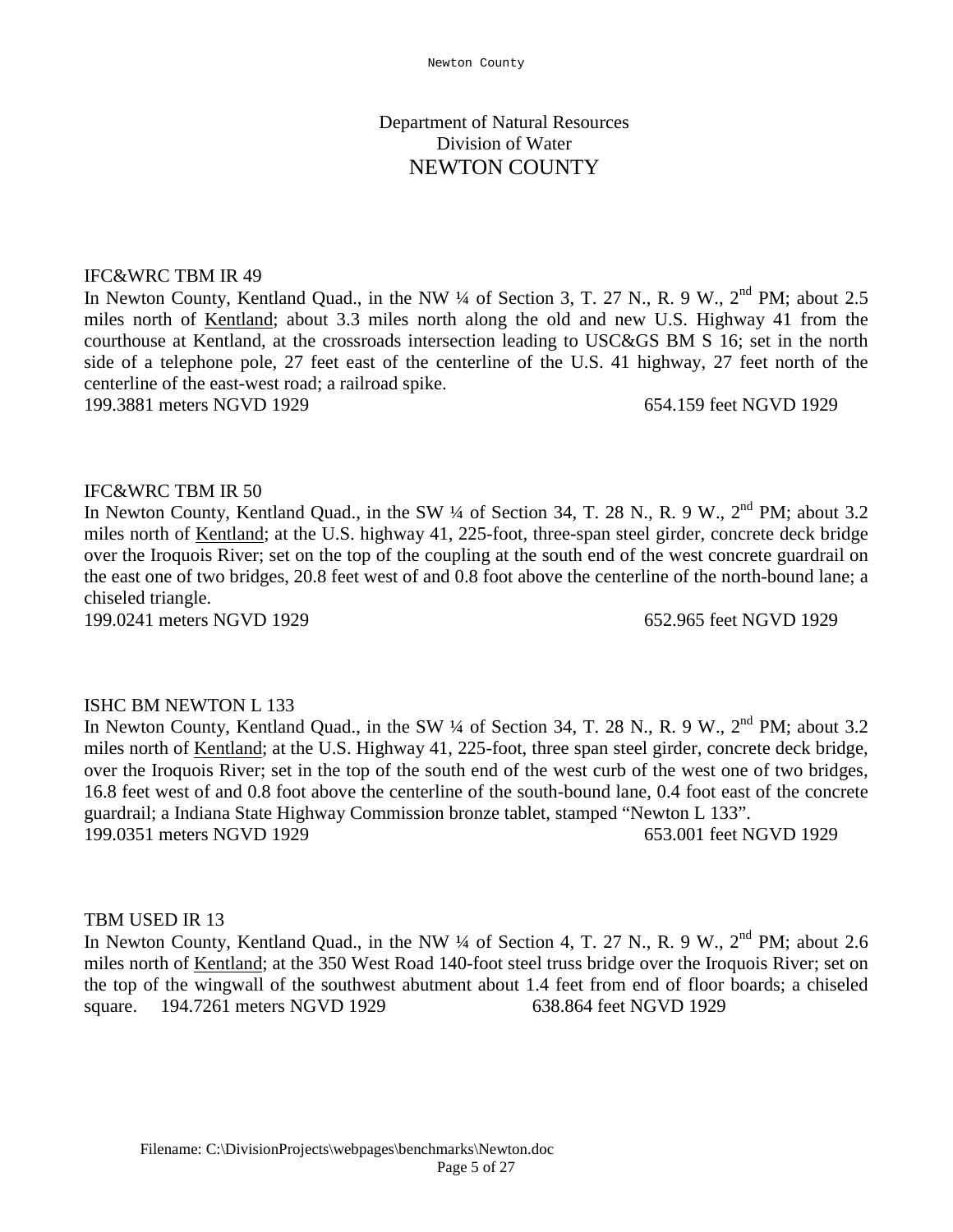# USC&GS BM X 106, 1946

In Newton County, Kentland Quad., in the NE ¼ of Section 23, T. 28 N., R. 9 W., 2<sup>nd</sup> PM; about 6.2 miles north-northeast of Kentland; at the intersection of State Road 16 and 100 West Road, in the southwest  $1/4$  f the intersection; set in the top of the south end of the west concrete headwall of an 18inch pipe culvert under 100 West Road 57 feet south of the centerline of State Road 16, 18 feet west of the centerline of the gravel 100 West Road; a U.S. Coast & Geodetic Survey bronze tablet, stamped "X 106 1946".

201.0300 meters NGVD 1929 659.546 feet NGVD 1929

# IFC&WRC TBM IR 53

In Newton County, Kentland Quad., in the NE  $\frac{1}{4}$  of Section 35, T. 28 N., R. 9 W.,  $2^{nd}$  PM; about 4.0 miles northeast of Kentland; about 1.8 miles south along a gravel road (100 West Road) from its intersection with State Road 16; set on top of the south end of the west headwall of a concrete culvert, 250 feet north of a gravel road west (1125 South Road), 15 feet west of and 1.4 feet above the centerline of the roadway; a chiseled triangle.

198.5779 meters NGVD 1929 651.501 feet NGVD 1929

#### TBM USED IR 15

In Newton County, Kentland Quad., in the NE ¼ of Section 35, T. 28 N., R. 9 W., 2<sup>nd</sup> PM; about 3.8 miles northeast of Kentland; at the 100 West Road 140-foot steel truss bridge over the Iroquois River; set on top of the east end of the north abutment, 9.0 feet east of the centerline of the roadway, 1.0 foot east of and 1.0 foot south of the northeast bridge seat; a chiseled square.

195.1763 meters NGVD 1929 640.341 feet NGVD 1929

# IFC&WRC BM NEW 5, 1953

In Newton County, Kentland Quad., in the NE ¼ of Section 35, T. 28 N., R. 9 W., 2<sup>nd</sup> PM; about 3.8 miles northeast of Kentland; at the 100 West Road 140-foot steel truss bridge over the Iroquois River, set in the top of the northwest stone wingwall, 14.5 feet west of the centerline of the roadway, 7.7 feet northwest of the northwest end post, 3.5 feet from the northwest end and 2.5 feet from the streamward edge of the wingwall; a Indiana Flood Control and Water Resources Commission bronze bench mark tablet, stamped "NEW 5 1953".

195.1605 meters NGVD 1929 640.289 feet NGVD 1929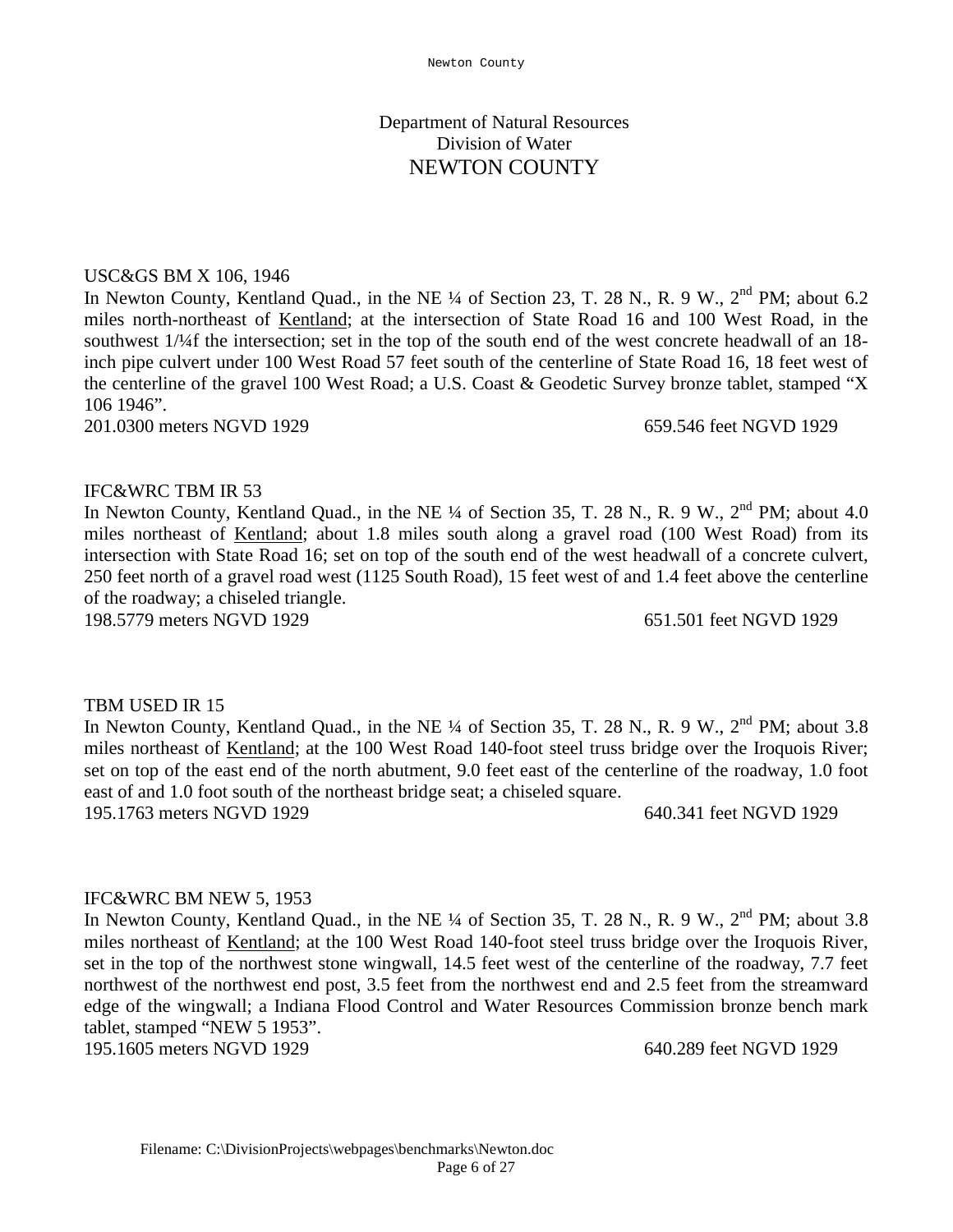## USC&GS BM W 106, 1946

In Newton County, Kentland Quad., in the NE  $\frac{1}{4}$  of Section 24, T. 28 N., R. 9 W.,  $2^{nd}$  PM; about 6.5 miles northeast of Kentland; at the intersection of State Road 16 and State Road 555 leading north and a gravel road (South Meridian Road)leading south; set in the top of the west end of the north concrete headwall of an 18-inch pipe culvert, 317 feet west of the centerline of the intersection, 19 feet north of the centerline of State Road 16; a U.S. Coast & Geodetic Survey bronze tablet, stamped "W 106 1946". 201.6549 meters NGVD 1929 661.596 feet NGVD 1929

#### IFC&WRC TBM IR 16

In Newton County, Kentland Quad., in the SE  $\frac{1}{4}$  of Section 25, T. 28 N., R. 9 W.,  $2^{nd}$  PM; about 4.8 miles northeast of Kentland; at the South Meridian Road 150-foot steel truss bridge over the Iroquois River; set on top of the northwest concrete wingwall, 9.4 feet west of and 1.4 feet below the centerline of the road, 2.0 feet along the edge of the wingwall from the south edge of the north abutment, 0.3 foot from the southwest edge of the wingwall; a chiseled cross.

195.6034 meters NGVD 1929 641.742 feet NGVD 1929

#### IFC&WRC BM NEW 6, 1953

In Newton County, Kentland Quad., in the SW  $\frac{1}{4}$  of Section 30, T. 28 N., R. 8 W.,  $2^{nd}$  PM; about 4.8 miles northeast of Kentland; at the South Meridian Road 150-foot steel truss bridge over the Iroquois River; set in the top of the northeast concrete wingwall, 15 feet east on and 0.8 foot below the centerline of the roadway, 1.2 feet from the northeast end of the wingwall; a Indiana Flood Control and Water Resources Commission bronze bench mark tablet, stamped "NEW 6 1953".

195.6009 meters NGVD 1929 641.734 feet NGVD 1929

#### USC&GS BM V 106, 1946

In Newton County, Goodland Quad., in the NE ¼ of Section 19, T. 28 N., R. 8 W., 2<sup>nd</sup> PM; at Brook; on State Road 16 about 0.2 mile west of the Post Office; set in the top of the southwest wingwall of a 10 foot concrete bridge number 22, 94 feet north of the north fence around a swimming pool, 26 feet south of the centerline of the highway, about level with the highway; a U.S. Coast & Geodetic Survey bronze tablet, stamped "V 106 1946".

196.9780 meters NGVD 1929 646.252 feet NGVD 1929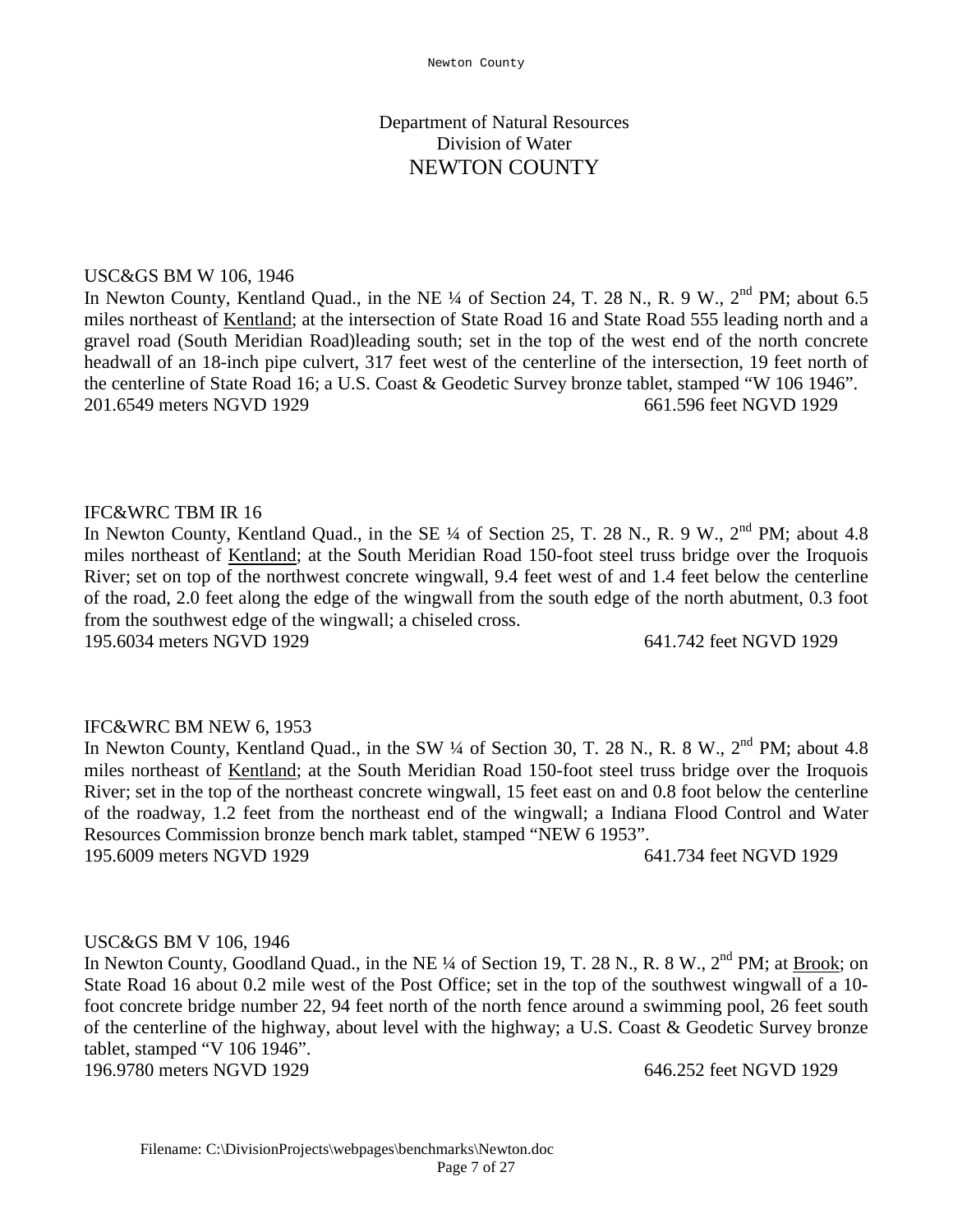# TBM USED IR 17

In Newton County, Goodland Quad., in the SW 1/4 of Section 20, T. 28 N., R. 8 W., 2<sup>nd</sup> PM; about 0.5 mile south of Brook; at the 125 East Road 175-foot steel truss bridge over the Iroquois River; set on the east end of the north abutment, 9.7 feet east of and 0.5 foot below the centerline of the roadway, 1.5 feet from the east end of the abutment; a chiseled cross. 197.2420 meters NGVD 1929 647.118 feet NGVD 1929

# IFC&WRC BM NEW 7, 1953

In Newton County, Goodland Quad., in the SW  $\frac{1}{4}$  of Section 20, T. 28 N., R. 8 W.,  $2^{nd}$  PM; about 0.5 mile south of Brook; at the 125 East Road 175-foot steel truss bridge over the Iroquois River; set in the top of the west end of the north concrete bridge seat, 10 feet west of and 1.7 feet below the centerline of the roadway, 1.1 feet south of and the northwest anchor belt; a Indiana Flood Control and Water Resources Commission bronze bench mark tablet, stamped "NEW 7 1953". 196.7412 meters NGVD 1929 645.475 feet NGVD 1929

# USC&GS BM B 107, 1946

In Newton County, Goodland Quad., in the NE  $\frac{1}{4}$  of Section 20, T. 28 N., R. 8 W.,  $2^{nd}$  PM; about 1.0 mile east of **Brook**; at the northeast corner of the Riverside Cemetery; set in the top of a concrete post, 104.5 feet cast of the northeast corner of a brick gate post at the cemetery entrance, 31 feet south of the centerline of State Road 16, 3.5 feet north of the northeast corner of the cemetery fence; a U.S. Coast & Geodetic Survey bronze tablet, stamped "B 107 1946". 197.5910 meters NGVD 1929 648.263 feet NGVD 1929

#### IFC&WRC TBM IR 58

In Newton County, Goodland Quad., in the NE <sup>1/4</sup> of Section 20, T. 28 N., R. 8 W., 2<sup>nd</sup> PM; about 1.0 mile east of Brook; at the Riverside Cemetery; set in the northwest side of a 30-inch oak tree, 60 feet west of the southwest corner post, 28 feet south of the centerline of the southerly drive thru the cemetery, about 2 feet above the ground level of the cemetery, near the top of the north bank of the Iroquois River; a galvanized spike driven horizontally.

197.8805 meters NGVD 1929 649.213 feet NGVD 1929

#### USC&GS BM C 107, 1946

In Newton County, Goodland Quad., in the NW ¼ of Section 22, T. 28 N., R. 8 W., 2<sup>nd</sup> PM; about 1.5 miles west of Foresman; at the State Road 16 steel bridge over the Iroquois River; set in the top of the south end of the east concrete abutment of the bridge, 14 feet south of and 4.5 feet below the centerline of the highway; a U.S. Coast & Geodetic Survey bronze tablet, stamped "C 107 1946". 195.9170 meters NGVD 1929 *DESTROYED SEE RESET* 642.771 feet NGVD 1929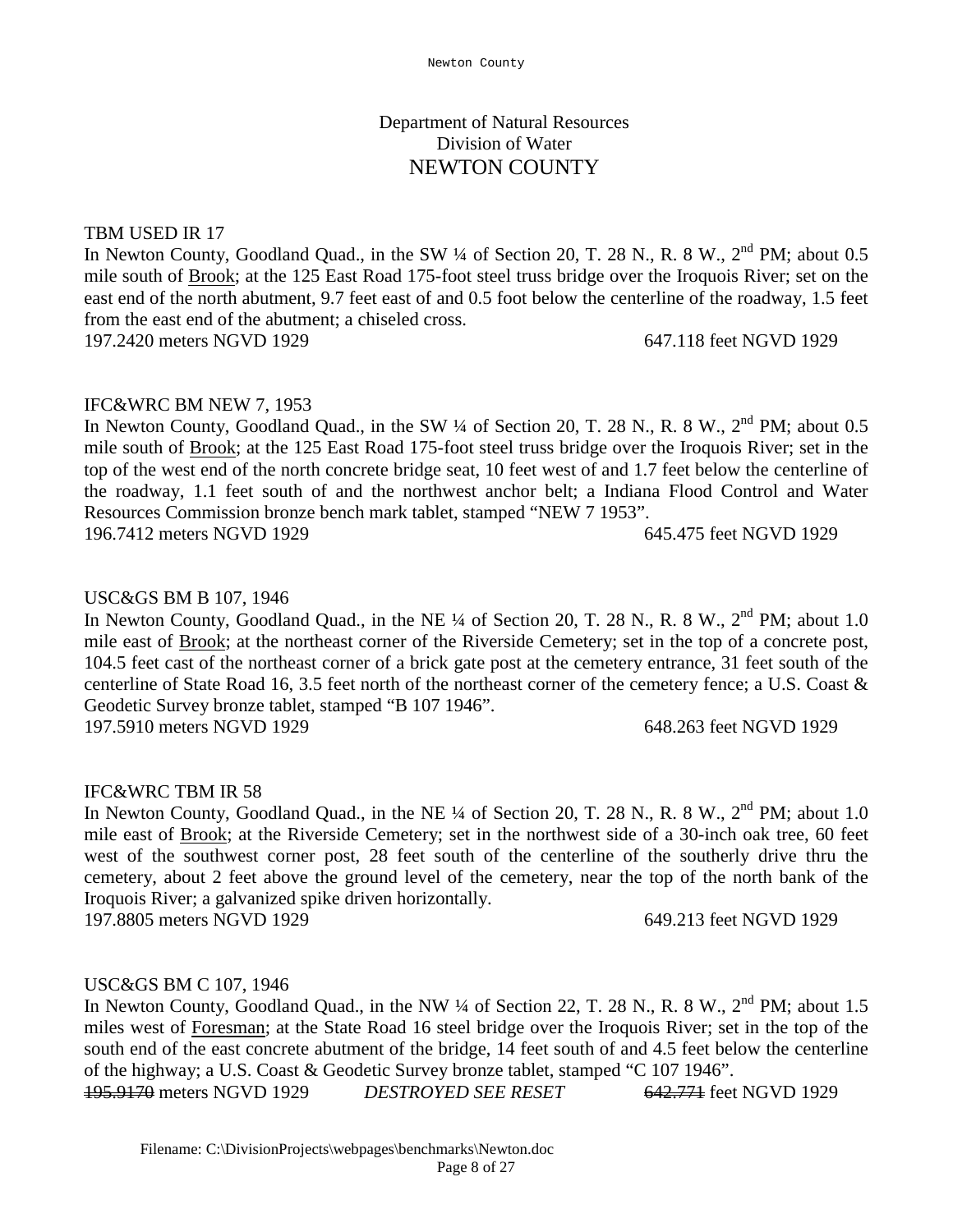## TBM USED IR 18

In Newton County, Goodland Quad., in the NE  $\frac{1}{4}$  of Section 21, T. 28 N., R. 8 W., 2<sup>nd</sup> PM; about 1.5 miles west of Foresman; at the State Road 16, 170-foot steel truss bridge over the Iroquois River; set on top of the west end of the south concrete curb, 11 feet south of and 0.6 foot above the centerline of the highway, a chiseled cross. 197.5026 meters NGVD 1929 647.973 feet NGVD 1929

#### USC&GS BM P 106, 1946

In Newton County, Goodland Quad., in the NE  $\frac{1}{4}$  of Section 22, T. 28 N., R. 8 W., 2<sup>nd</sup> PM; about 0.5 mile west of Foresman; in the southwest quarter of the intersection of State Roads 55 and 16; set in the top of the east end of the south headwall of a 3-foot concrete box culvert under State Road 16, 57 feet west of the centerline of State Road 55, 18.5 feet south of the centerline of State Road 16; a U.S. Coast & Geodetic Survey bronze tablet, stamped "P 106 1946". 197.3931 meters NGVD 1929 647.614 feet NGVD 1929

#### IFC&WRC TBM IR 19

In Newton County, Goodland Quad., in the SW 1/4 of Section 14, T. 28 N., R. 8 W., 2<sup>nd</sup> PM; about 0.5 mile west-northwest of Foresman; at the State Road 55, 150-foot steel truss bridge over the Iroquois River; set on top of the southeast wingwall, 16 feet east of and 1.3 feet below the centerline of the road, 4.7 feet from the streamward edge and 3.9 foot from the southeast end of the wingwall; a chiseled cross. 197.3163 meters NGVD 1929 *DESTROYED Book 6 11/p. 48* 647.362 feet NGVD 1929

#### IFC&WRC TBM IR 59

In Newton County, Goodland Quad., in the SW 1/4 of Section 14, T. 28 N., R. 8 W., 2<sup>nd</sup> PM; about 0.5 mile west-northwest of Foresman; at the State Road 55, 150-foot steel truss bridge over the Iroquois River; set on top of the east end of the south abutment, 9.5 feet top of the east end of the south abutment, 9.5 feet east of and 1.3 feet below the centerline of the highway, 1.3 feet east of the southeast endpost, 0.3 foot from the north edge of the abutment; a chiseled triangle.

*DESTROYED Book 611/4*

197.3063 meters NGVD 1929 **647.329** feet NGVD 1929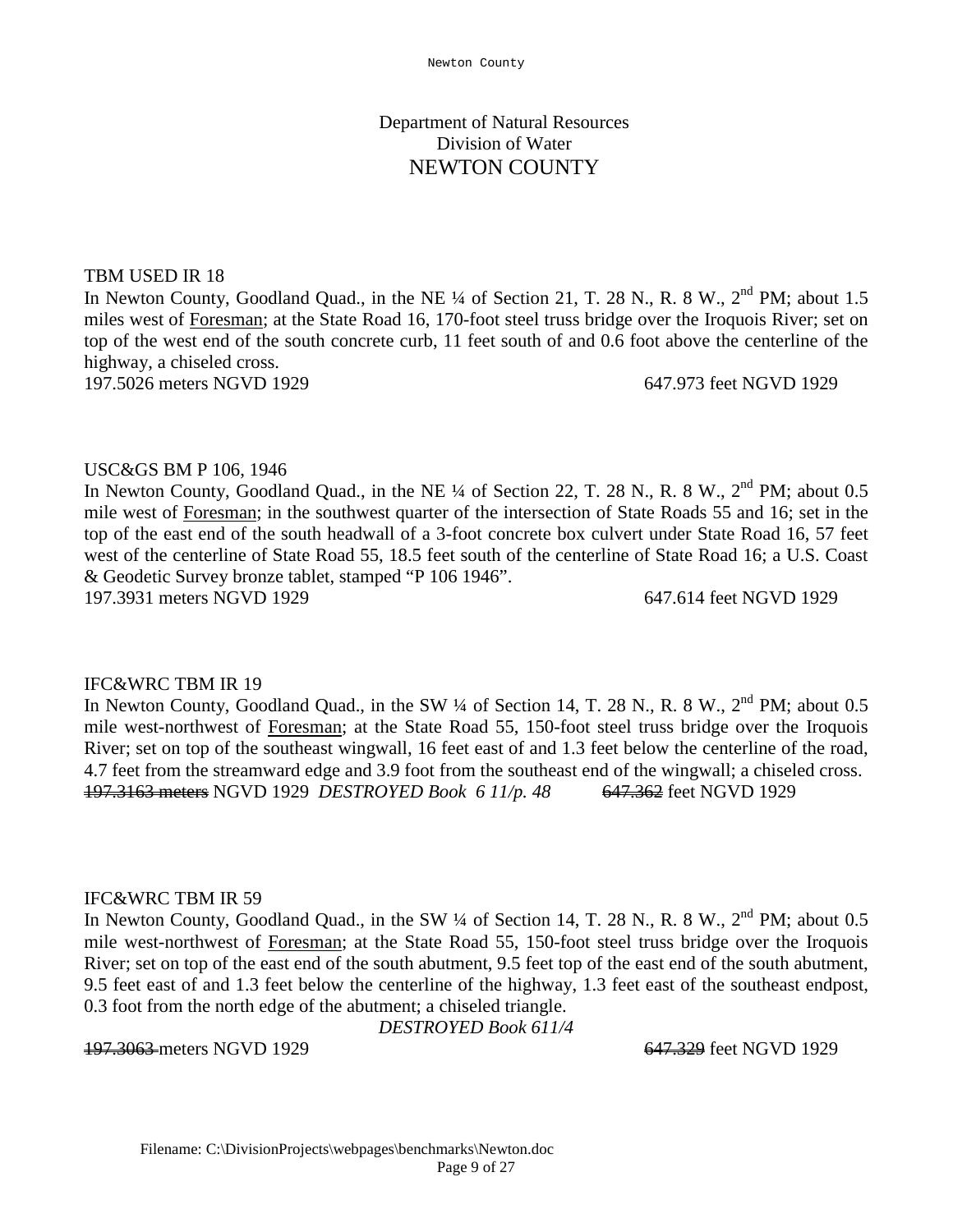## IFC&WRC BM NEW 8, 1953

In Newton County, Goodland Quad., in the SE  $\frac{1}{4}$  of Section 15, T. 28 N., R. 8 W., 2<sup>nd</sup> PM; about 0.5 mile west-northwest of Foresman; at the State Road 55, 150-foot steel truss bridge over the Iroquois River; set in the top of the west end of the north stone abutment 9.5 feet west of and 1.3 feet below the centerline of the highway, 1.3 feet west of the northwest endpost, a standard Indiana Flood Control and Water Resources Commission bronze bench mark tablet, stamped "NEW 8 1953".

*DESTROYED Book 611/48*

197.2417 meters NGVD 1929 647.117 feet NGVD 1929

#### TBM USED IR 19

In Newton County, Goodland Quad., in the SE 1/4 of Section 15, T. 28 N., R. 8 W., 2<sup>nd</sup> PM; about 0.5 mile west-northwest of Foresman; at the State Road 55, 150-foot steel truss bridge over the Iroquois River; set on the top of the northwest wingwall of the bridge, at the end of and at the northwest edge of the wingwall; a chiseled square.

197.2685 meters NGVD 1929 647.205 feet NGVD 1929

*DESTROYED BOOK 611/48*

#### USC&GS BM D 107, 1946

In Newton County, Goodland Quad., in the NW  $\frac{1}{4}$  of Section 24, T. 28 N., R. 8 W., 2<sup>nd</sup> PM; about 0.45 mile east of Foresman; at the intersection of State Road 16 and the Newton-Jasper County Line Road; set in the top of the east end of a headwall of a 3-foot concrete box culvert, 84 feet east of the centerline of County Line Road; a U.S. Coast & Geodetic Survey bronze tablet, stamped "D 107 1946". 198.1140 meters NGVD 1929 649.979 feet NGVD 1929

#### IFC&WRC TBM IR 60

In Newton County, Goodland Quad., in the SW  $\frac{1}{4}$  of Section 13, T. 28 N., R. 8 W.,  $2^{nd}$  PM; about 0.5 mile east of Foresman; at the 525 East Road 35-foot steel girder bridge over Mosquito Creek; set on top of the west end of the north abutment, 10 feet west of the west end of the north abutment, 10 feet west of and level with the centerline of the roadway, 1.2 feet west of the west steel guardrail; a chiseled triangle. 196.5110 meters NGVD 1929 644.720 feet NGVD 1929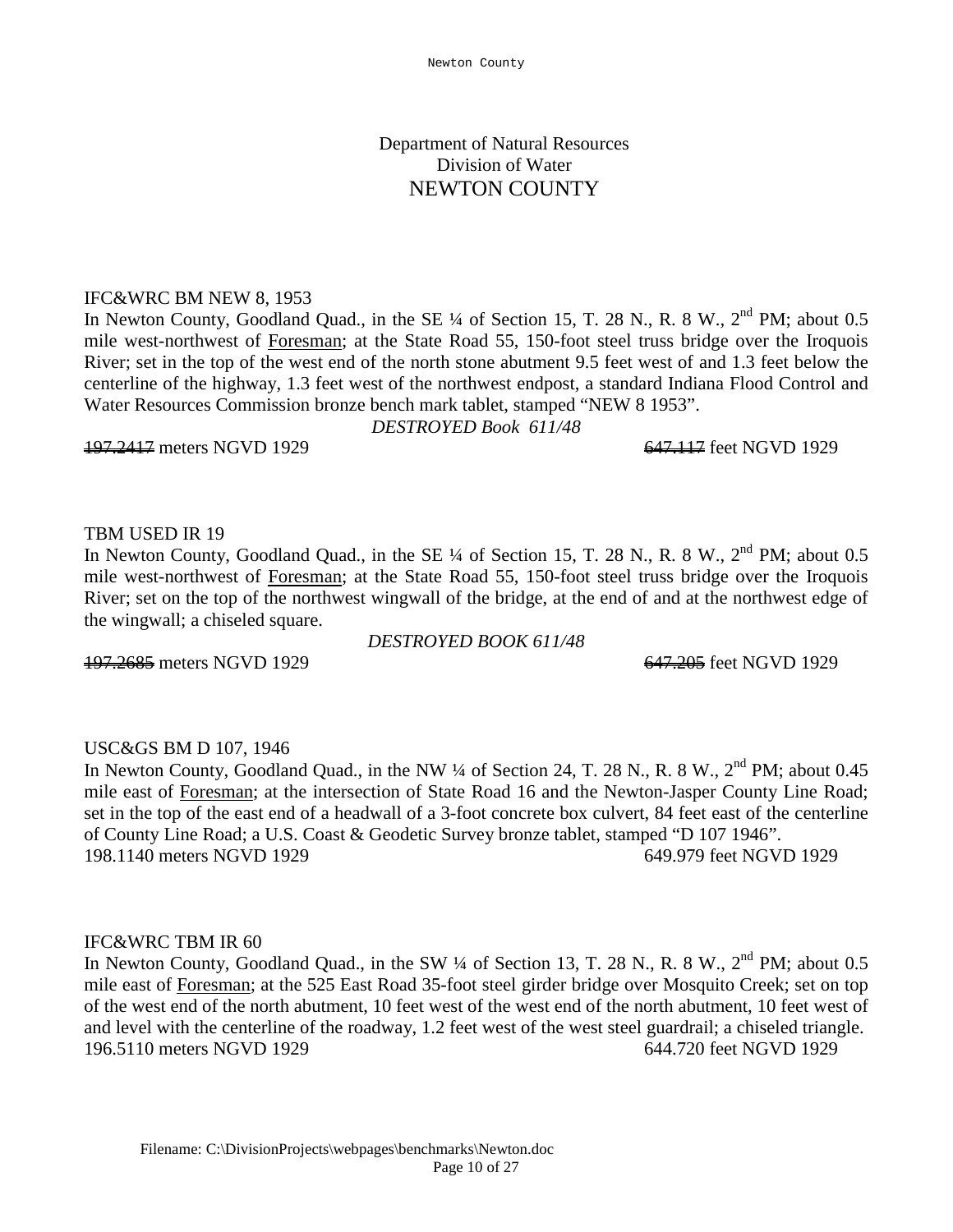# TBM USED IR 20

In Newton County, Mount Ayr Quad., in the SW  $\frac{1}{4}$  of Section 12, T. 28 N., R. 8 W., 2<sup>nd</sup> PM; about 4.5 miles south of Mount Ayr; at the 525 East Road 145-foot steel truss bridge over the Iroquois River; set on top of the northeast end of the northwest abutment, 8.7 feet northeast of and level with the centerline of the road, 2.0 feet northeast of the northeast steel guardrail; a chiseled cross. 197.3383 meters NGVD 1929 647.434 feet NGVD 1929

# IFC&WRC BM NEW 9, 1953

In Newton County, Mount Ayr Quad., in the SW 1/4 of Section 12, T. 28 N., R. 8 W., 2<sup>nd</sup> PM; about 4.5 miles south of Mount Ayr; at the 525 East Road 145-foot steel truss bridge over the Iroquois River; set in the top of the northeast end of the southeast bridge street, 8.7 feet northeast of and 1.3 feet below the center line of the roadway, 0.6 foot from the east end post; a Indiana Flood Control and Water Resources Commission bronze bench mark tablet, stamped "NEW 9 1953".

197.0134 meters NGVD 1929 646.368 feet NGVD 1929

# USC&GS BM N 27, 1934

In Kankakee County, Illinois, Illiana Heights Quad., in the SW ¼ of Section 12, T. 31 N., R. 14 E.; about 0.5 mile east of Edgetown; about 0.5 mile east along the New York Central Railroad from Edgetown, Illinois; set in the top of a concrete post, about 72 yards west of station stake 4450, at a farm lane crossing, 46 feet south of the centerline of the track, 20 feet east of the centerline of the farm lane, and about 10 feet lower than the track; a U.S. Coast & Geodetic Survey bronze disk stamped "N 27 1934". 190.187 meters NGVD 1929 623.972 feet NGVD 1929

#### USGS 45 W 1921

In Newton County, Illiana Heights Quad., in the NW ¼ of Section 12, T. 31 N., R. 10 W., 2<sup>nd</sup> PM; about 1.0 mile southeast of Illiana Heights; about 0.1 mile north along the Indiana-Illinois State Line Road from its intersection with Indiana State Road 10; set in the top of a concrete post, 30 feet north and 15 feet east of the junction of a T-road west; a U.S. Geological Survey aluminum tablet, stamped "Prim Trav Sta. No. 45 W 1921 84 A". *(The elevation of USGS BM 45 W 1921 84 A, as published by the USGS on March 1, 1949, is 632.574 feet.)* 192.7498 meters NGVD 1929 632.380 feet NGVD 1929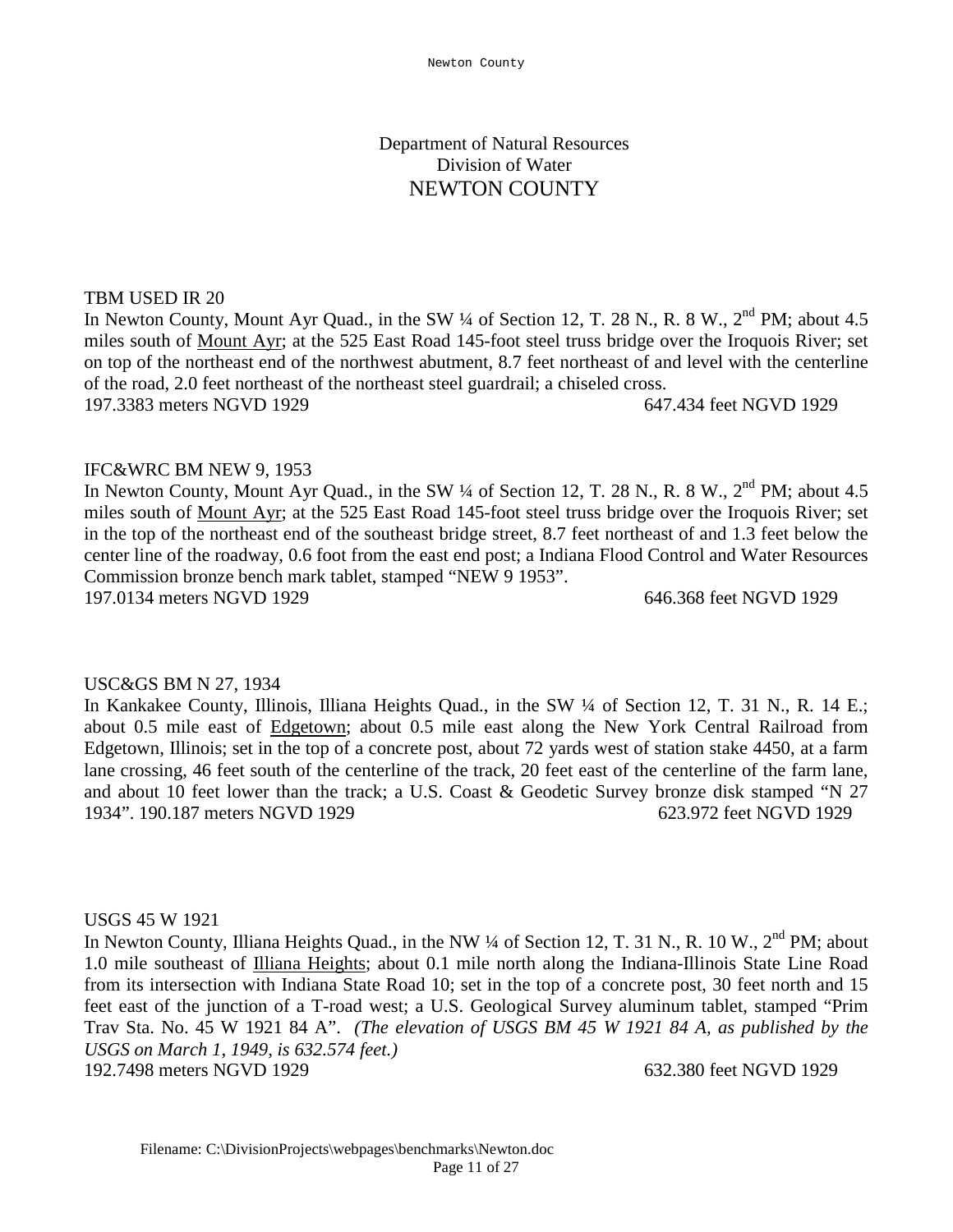# IFC&WRC TBM NEW 6

In Newton County, Indiana, about 2.5 miles south along U.S. Highway 41 from Schneider, thence 3.6 miles west along State Road 10, 0.1 mile east of a T-road south, at a 25-foot concrete bridge over a drainage ditch, on top of the northwest concrete wingwall, 20 feet north of the centerline of the highway, a chiseled triangle.

193.1424 meters NGVD 1929 633.668 feet NGVD 1929

# TBM NEW 5

In Newton County, about 2.5 miles south along U.S. Highway 41 from Schneider, thence 2.75 miles west along State Road 10, at a 13-foot concrete bridge over a drainage ditch; set on top of the northwest concrete wingwall, 20 feet north of the centerline of the highway; a chiseled triangle. 193.0016 meters NGVD 1929 633.206 feet NGVD 1929

# TBM NEW 4

In Newton County, about 2.5 miles south along U.S. Highway 41 from Schneider, thence 1.5 miles west along State Road 10, 0.3 mile east of a road junction north and a bend in State Road 10; set in the south of power line pole 363/521, 35 feet north of the centerline of the highway; a railroad spike. 197.0243 meters NGVD 1929 646.404 feet NGVD 1929

# TBM NEW 3

In Newton County, about 2.5 miles south along U.S. Highway 41 from Schneider, thence 0.7 mile west along State Road 10, at a 70-foot steel pony truss bridge over a drainage ditch, on top of the north end of the west abutment, 18 feet north of the centerline of the highway; a chiseled triangle. 196.7275 meters NGVD 1929 645.430 feet NGVD 1929

# TBM NEW 2

In Newton County, about 2.5 miles south along U.S. Highway 41 from Schneider, Lake County, at the junction of State Road 10 and U.S. Highway 41, in the northeast quarter of the junction, set on top of the northwest corner of the north headwall of an 18-inch pipe culvert, 200 feet east of the centerline of U.S. Highway 41, 23 feet north of State Road 10,; a chiseled square. 197.0975 meters NGVD 1929 646.644 feet NGVD 1929

# TBM NEW 1

In Newton County, about 1.7 miles south along the New York Central Railroad from the station at Schneider, Lake County, 0.2 mile south of the road crossing to Sumava Resorts, set in the east side of the telephone pole, set in the first pole south of telephone pole 34/30 and in the first pole north of pole L 16 which is directly across from the railroad station marker 1820, 50 feet west of the centerline of the tracks; a railroad spike.

193.7008 meters NGVD 1929 635.500 feet NGVD 1929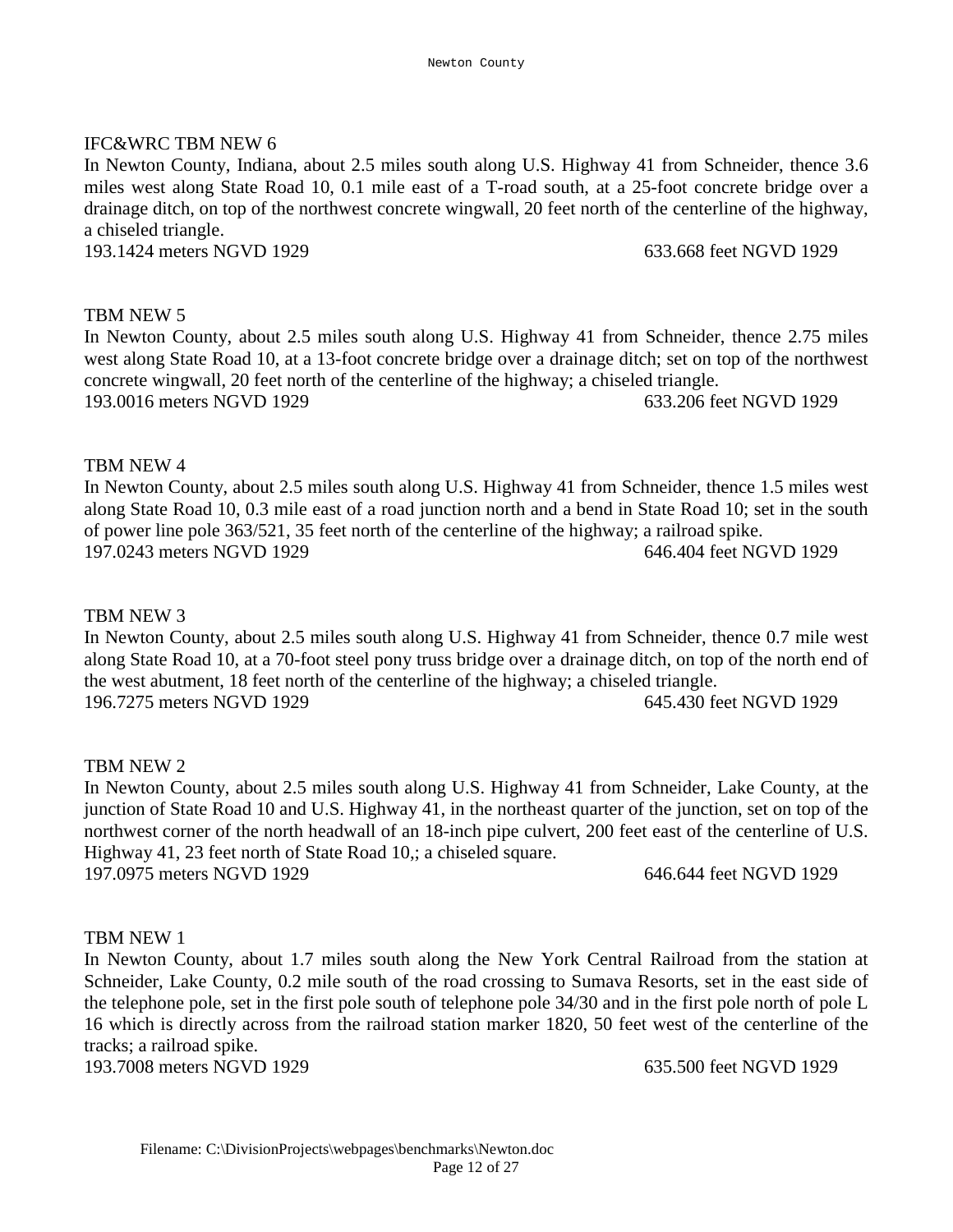# USGS BM 75 A 2

In Kankakee County, Illinois, on State Road 114, at the south edge of Momence; 40 feet west of the northeast corner of the Loraine School grounds, 35 feet west of a point 35 feet south of the center of a street intersection, about level with the ground, a United States Geological Survey cap, riveted on the top of an iron pipe, stamped "75 A 2".*(published by the USC&GS, on November 20, 1940, 625.835 feet.)* 190.7354 meters NGVD 1929 625.771 feet NGVD 1929

# USC&GS A 166, 1954

In Kankakee County, Illinois, about 7.45 miles east along the New York Central Railroad from the station at Kankakee, Illinois, at the crossing of the Indiana-Illinois State Line Road and the main track, 25 feet south of the south rail of a side track, 38 feet south of the south rail of main track, 9 feet northeast of northwest corner of elevator scale house (concrete block building), 20 feet west-northwest of northeast corner of same building, 3.5 feet east of power pole, about 2 feet below level of track and set in the top of a concrete post, projecting 1 inch; a U.S. Coast & Geodetic Survey disk stamped "A 166 1954".

192.2963 meters NGVD 1929 630.892 feet NGVD 1929

# IFC&WRC TBM IND 2

In Newton County, about 4.1 miles west-northwest of Lake Village; at the intersection of State Line Road and Illinois State Road 114 leading west, in the southeast ¼ of the intersection; 20 feet south of the extended center line of Illinois State Road 114, and 20 feet east of the center line of the north-south State Line Road, in the west side of a power pole, and 2 feet above the ground; a railroad spike. 193.0278 meters NGVD 1929 *Not Found Jan. 26, 1984 by IDNR* 633.292 feet NGVD 1929

# IFC&WRC TBM KK 19, 1955

In Newton County, in Section 3, T. 31 N., R. 9 W., along the left bank of the Kankakee River, at River mile 63.65, 0.63 miles upstream from the U.S. 41 Highway Bridge over the Kankakee River, reached by going 0.5 miles south along U.S. 41 from the U.S. 41 Highway Bridge over the Kankakee River to a Troad leading east, thence 0.5 miles east to a T-road leading north, thence 0.4 miles generally north to the bank of the river, the Sumava Resorts Area, at a private drive leading north to the river thence west along the bank, at the point where the driveway turns west, 20 feet streamward from the centerline of the driveway, in the landward side of a 30-inch willow tree near the water's edge, 0.8 foot above ground, a railroad spike driven through a brass plate stamped "TBM KK 19 1955". 193.5746 meters NGVD 1929 635.086 feet NGVD 1929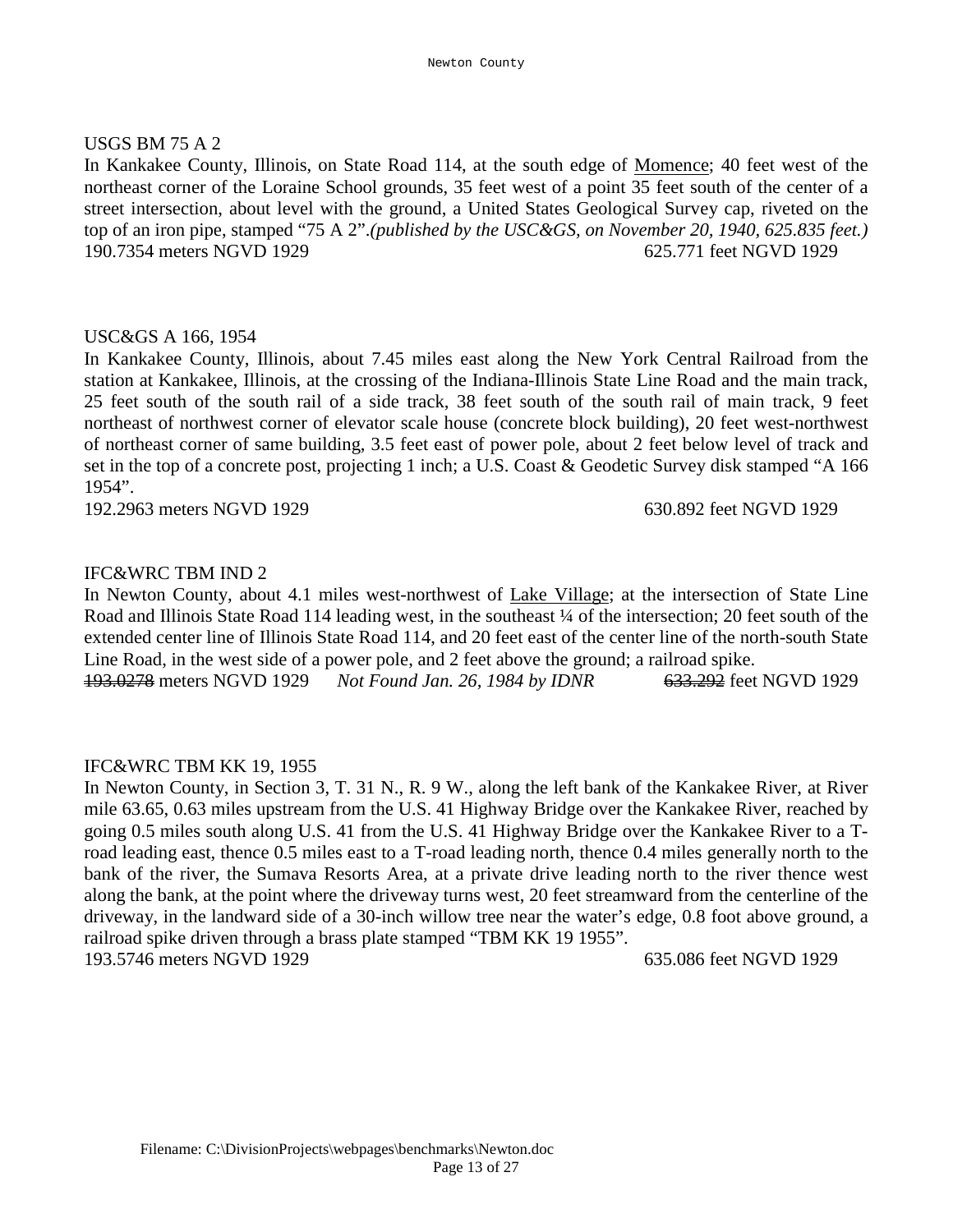Section 3, T. 31 N., R. 9 W., 1.0 miles upstream from the U.S. 41 Highway Bridge over the Kankakee River, reached by going 0.5 mile south along U.S. 41 from the U.S. 41 Highway Bridge over the Kankakee River to a T-road leading east, thence 0.5 mile east to a T-road leading north to river, thence 0.39 mile east along a road paralleling the left bank of the river, at the water's edge, 40 feet streamward and 50 feet downstream from the downstream-streamward corner of a brown frame house with a brown shingle roof, 5 feet downstream and 40 feet streamward from the downstream-streamward corner of a white frame house, in the landward side of the prong of a maple tree growing out of a base which has 6 maple prongs and 3 elm prongs, a railroad spike driven through a brass plate stamped "TBM KK 20  $1955$ ".

TBM KK 20, 1955

#### IFC&WRC TBM KK 25, 1955

In Newton County, along the left bank of the Kankakee River, at River mile 66.57, in Section 6, T. 31 N., R. 8 W., 3.55 mile upstream from the U.S. 41 Highway Bridge over the Kankakee River, 450 feet upstream from the center line of a 60- foot break in the left levee draining an area south of the river, 30 feet streamward and 8 feet below the top of the spoil bank, at the extreme waters edge, set in the landward side of the 16-inch prong of a 3 pronged Maple tree, 2 feet above the ground; a railroad spike driven through a brass plate stamped "TBM KK 25 1955". 194.0684 meters NGVD 1929 636.706 feet NGVD 1929

#### USC&GS BM D 105, 1946

In Lake County, about 0.8 mile southeast along State Road 55 from the New York Central Railroad Station at Shelby, in the top of the west end of the north abutment of the western one of two steel highway bridges over the Kankakee River, 11 feet west of the center line of the west lane of the highway level with the bridge floor; a U.S. Coast & Geodetic Survey bronze bench mark tablet, stamped "D 105 1946". 196.1520 meters NGVD 1929 643.542 feet NGVD 1929

#### IFC&WRC TBM KK 33, 1955

In Newton County, along the left bank of the Kankakee River, at river mile 71.49, in Section 26, T. 32 N., R. 8 W., 2.23 miles upstream form the State Road 55 Bridge over the Kankakee River 0.8 miles southeast of Shelby, 1.93 miles downstream from the Newton-Jasper County line road bridge over the Kankakee River, at the landward edge of the top of the levee, 60 feet landward from the left water's edge, 30 feet upstream from a 6-inch blazed ash tree, in the streamward side of a 12-inch Birch tree, even with the top of the levee; a railroad spike driven through a brass plate, stamped "TBM KK 33 1955".

196.6601 meters NGVD 1929 645.209 feet NGVD 1929

In Newton County, along the left bank of the Kankakee River, at River mile 64.02, near the east line of

192.9985 meters NGVD 1929 633.196 feet NGVD 1929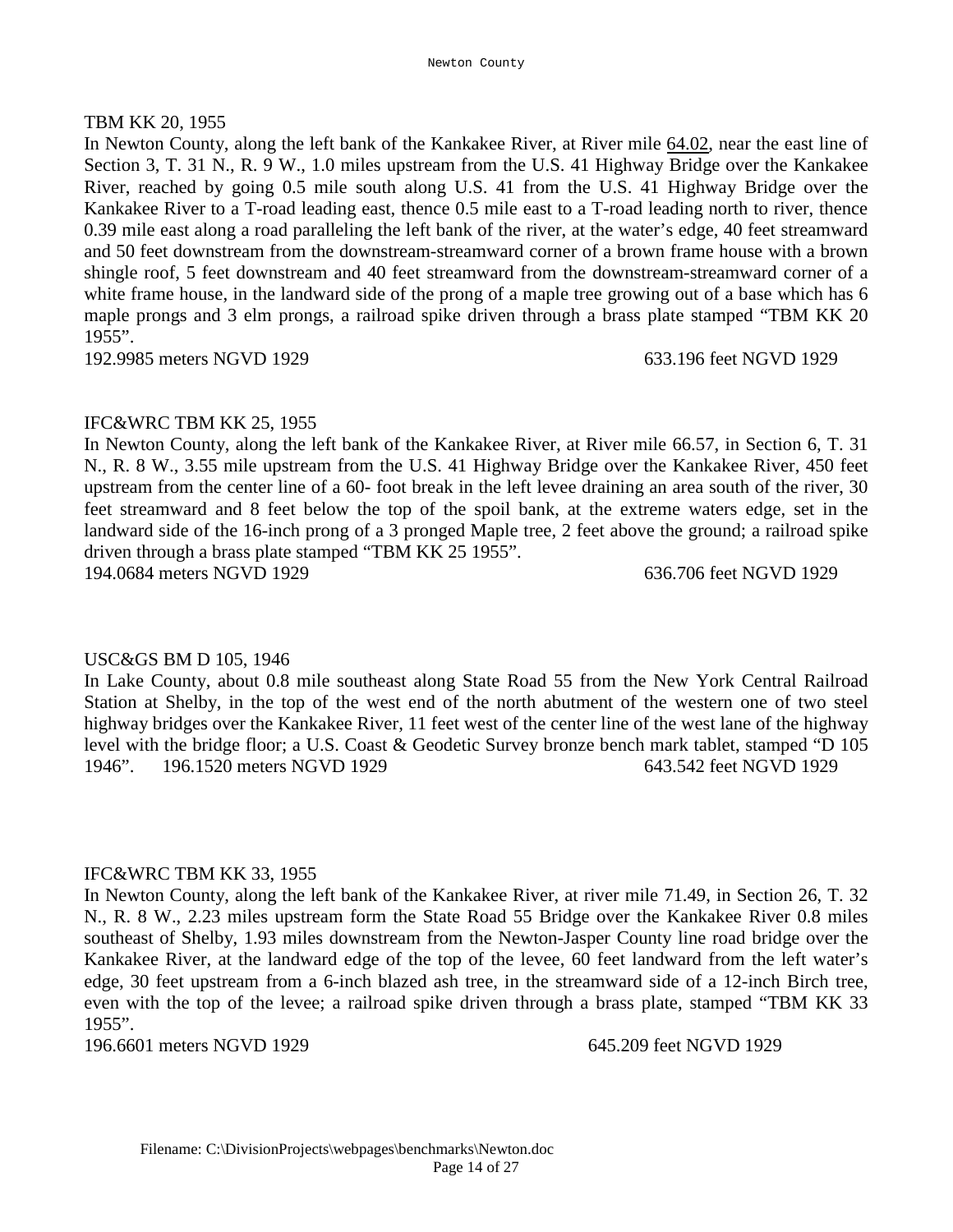#### IFC&WRC TBM KK 34, 1955

In Newton County, along the left bank of the Kankakee River, at river mile 71.94 in Section 23, T. 32 N., R. 8 W., 2.68 miles upstream from the State Road 55 Bridge over the Kankakee River 0.8 mile southeast of Shelby, Lake County, 1.48 miles downstream from the Newton-Jasper County Line Road Bridge over the Kankakee River, 0.94 mile upstream from the Kankakee River, at the top of the spoil bank, 8 feet landward and 1 foot above the crown of the levee, in the streamward side of an 8-inch Birch tree (blazed and painted white), a railroad spike driven through a brass plate, stamped "TBM KK 34 1955". 199.1564 meters NGVD 1929 653.399 feet NGVD 1929

# IFC&WRC TBM KK 35, 1955

In Newton County, along the left bank of the Kankakee River, at river mile 72.66, in Section 24, T. 32 N., R. 8 W., 3.4 miles upstream from the State Road 55 Bridge over the Kankakee River 0.8 miles southeast of the New York Central Railroad Bridge over the Kankakee River, 0.74 mile downstream from the Newton-Jasper County Line Road Bridge over the Kankakee River, at the top of the spoil bank, 8 feet landward from the center line of the levee, in the streamward side of a 6-inch blazed ash tree, level with the top of the levee, a railroad spike driven through a brass plate, stamped "TBM KK 35 1955". 198.9848 meters NGVD 1929 652.836 feet NGVD 1929

# IFC&WRC TBM KK 36, 1955

In Newton County, along the left bank of the Kankakee River, at the river mile 73.03, near the north line of Section 24, T. 32 N., R. 8 W., 3.77 miles upstream from the State Road 55 Bridge over the Kankakee River 0.8 mile southeast of Shelby, Lake County, 2.03 miles upstream from the New York Central Railroad Bridge over the Kankakee River, 0.37 mile downstream from the Newton-Jasper County Line Road Bridge over the Kankakee River, at the top of the spoil bank, 7 feet streamward from the center line of the levee, in the landward side of the 10-inch prong of a two pronged Birch tree blazed on all sides, 2 feet above the top of the levee; a railroad spike driven through a brass plate, stamped "TBM KK 36 1955".

199.7572 meters NGVD 1929 655.370 feet NGVD 1929

#### USC&GS BM R 140, 1946

In Jasper County, about 3.35 miles south along a gravel road from the Presbyterian Church at Range Line, at the Newton-Jasper County Line Road 162-foot single span steel truss bridge over the Kankakee River, on the southwest concrete wingwall of the bridge, 17 feet west of the center line of the road, 5 feet southwest of the south end of the west steel bridge railing, about level with the bridge floor; a U.S. Coast & Geodetic Survey bronze bench mark tablet, stamped "R 140 1946". *Recovered 10/26/99 not level with bridge floor* 196.7680 meters NGVD 1929 645.563 feet NGVD 1929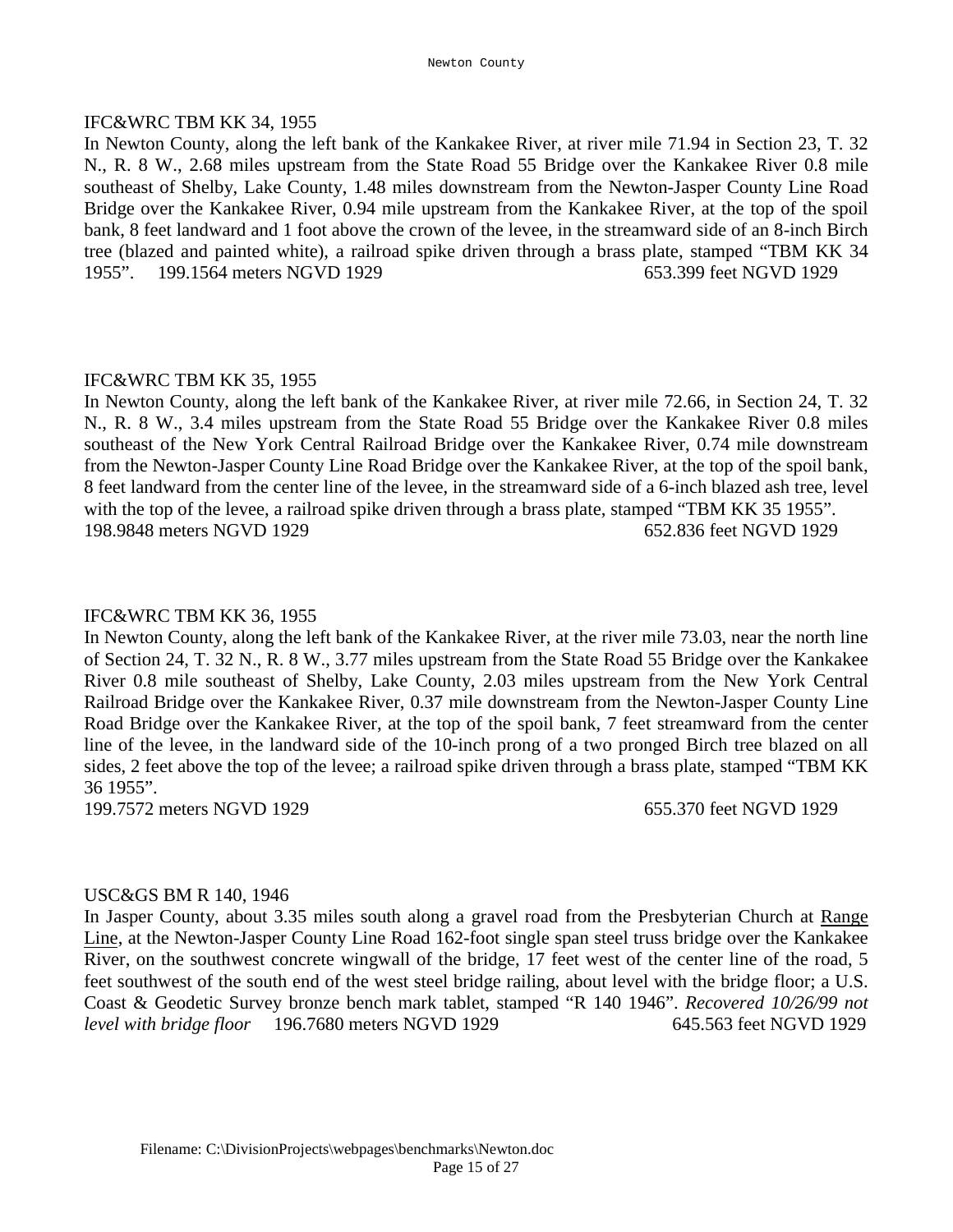# DNR BM NEW 11, 1981

In Newton Co., Schneider Quad, in the SE ¼ of Section 1, T. 31 N., R. 10 W., 2<sup>nd</sup> PM; 1.4 miles west along State Road 10 from its intersection with U.S. 41 to an east-west crossroads, thence 0.7 mile north to the Lasalle F. & W. Area check station building, thence 0.3 mile east along a service road to a "T" road to the north, thence 0.3 mile north to an east-west "T" road, thence west 1.9 miles to where the road turns to the north, thence 0.4 mile to a concrete bridge over a ditch; set in the southwest wingwall of the bridge, 8.5 feet west of the centerline of the road, 1.2 feet west of the west edge of the bridge, 0.5 foot south of the north edge of the southwest wingwall; a Department of Natural Resources control station tablet, stamped "NEW 11 1981".

192.814 meters NGVD 1929 THIRD ORDER 632.59 feet NGVD 1929

# DNR BM NEW 12, 1981

In Newton Co., Schneider Quad, in the NE  $\frac{1}{4}$  Section 6, T., 31 N., R. 9 W.,  $2^{nd}$  PM; 1.4 miles west along State Road 10 from its intersection with U.S. 41 to an east-west crossroads, thence 0.7 mile north to the LaSalle F. & W. Area check station building, thence 0.3 mile east along a service road to a "T" road to the north, thence 0.3 mile north to a east-west "T" road, thence 1.1 miles west to a north-south crossroads, thence 0.4 mile north to a concrete bridge over a ditch; set in the southwest concrete wingwall of the bridge, 8.5 feet west of the centerline of the road, 1.6 feet west of the west edge of the bridge, 0.6 foot south of the north edge of the southwest wingwall; a Department of Natural Resources control station tablet stamped "NEW 12 1981".

193.36 meters NGVD 1929 THIRD ORDER 634.4 feet NGVD 1929

# DNR BM NEW 13, 1981

In Newton Co. Schneider Quad, In the NW  $\frac{1}{4}$  of Section 5, T. 31 N., R. 9 W.  $2^{nd}$ . PM; 1.4 miles west along State Road 10 from it's intersection with U.S. 41 to an east-west crossroads, thence 0.7 miles north to the LaSalle F.&W. Area check station building, thence 0.3 miles east along a service road to a "T" road to the north, thence 0.3 miles north to an east-west "T" road, thence east about 0.1 miles to a turn to the north, thence north 0.9 miles to a concrete bridge; set in the southwest wingwall of the bridge, 8.2 feet west of the centerline of the road, 1.3 feet west of the west edge of the bridge, 0.7 foot south of the north face of the southwest wingwall; a Department of Natural Resources control station tablet, stamped "NEW 13 1981".

193.734 meters NGVD 1929 THIRD ORDER 635.61 feet NGVD 1929

The Following mark replaces BM NEW 8.

# ISHC BM NEWTON L 271

In Newton County, about 0.55 mile northwest of Foresman; at the State Road 55 concrete bridge over the Iroquois River; set in the top at the south end of the west curb for the guardrail, 17.3 feet north of the south end of the west concrete guardrail base, 15.0 feet west of the center line of the highway, 0.9 foot above the highway, 0.3 foot east of the east face of the guardrail; a Indiana State Highway Commission bench mark tablet, stamped "NEWTON L 271".

199 3542 meters NGVD 1929 654.048 feet NGVD 1929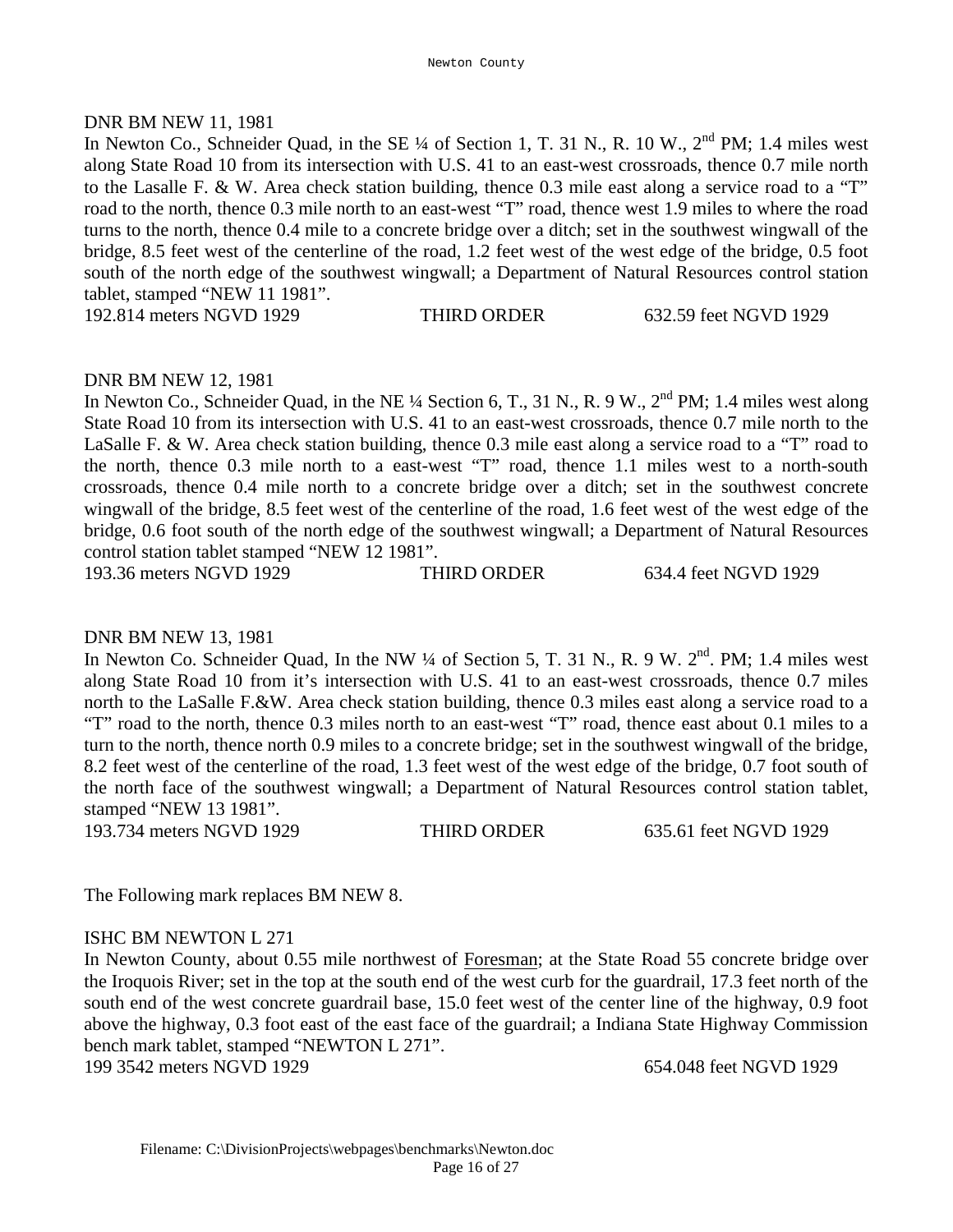State of Indiana Department of Natural Resources Division of Water

Control Station Descriptions and Elevations

# NEWTON COUNTY

The following TBM's were set, tied in, and used for control on the Kankakee River crosssections and road profiles project in Illinois. These marks were placed in the Newton and Lake County DNR publications because of their proximity to the Indiana Counties.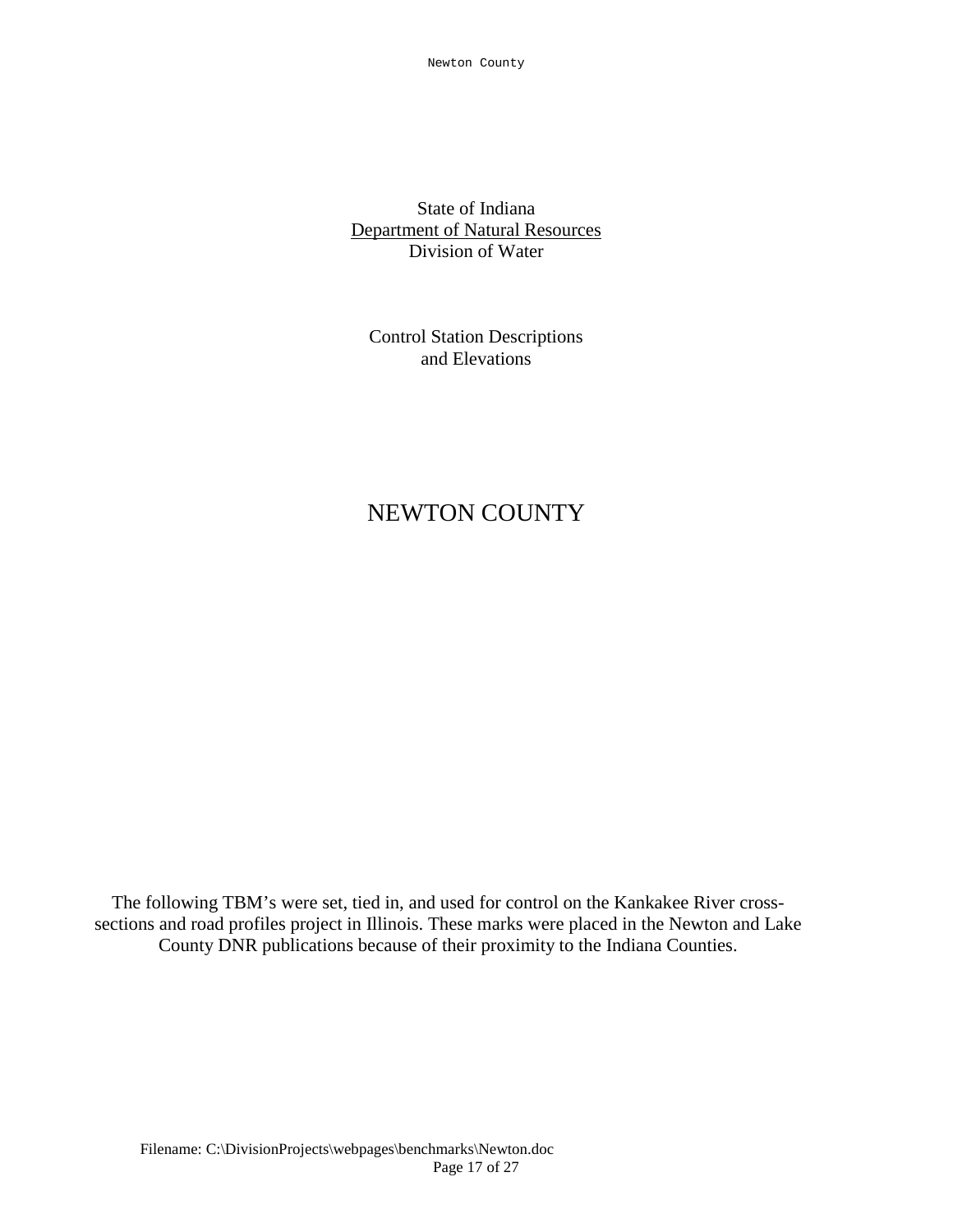#### DNR TBM ILL 1, 1988

In Illinois, Kankakee County, Illiana Heights Quad., in the SE ¼ of Section 23, T. 31 N., R. 14 E., 3<sup>nd</sup> PM.; approximately 1.3 mile southwest of Illiana Heights; approximately 2.3 miles west along Illinois State Road 114 to its intersection with E 1575 N Road; set in the north side of a power pole, on the south side of Illinois State Road 114, approximately 300 feet west of E 1575 N Road, 34.0 feet south of the centerline of Illinois State Road 114, 1.0 foot above the ground; a railroad spike driven thru an aluminum tag, stamped "DNR TBM ILL 1, 1988". Elevation not verified after data entry. 192.7422 meters N.G.V.D. 1929 632.355 feet N.G.V.D. 1929

#### DNR TBM ILL 2, 1988

In Illinois, Kankakee County, Illiana Heights Quad., in the SW ¼ of Section 24, T. 31 N., R. 14 E., 3<sup>rd</sup> PM.; approximately 1.0 mile southwest of Illiana Heights; approximately 1.5 miles west along Illinois State Road 114 to its intersection with E 1650 N Road, thence 0.4 mile west along Illinois State Road 114; set in the north side of a power pole, on the south side of Illinois State Road 114, 35.5 feet south of the centerline of Illinois State Road 114, 1.0 foot above the ground; a railroad spike driven thru an aluminum tag, stamped "DNR TBM ILL 2, 1988". Elevation not verified after data entry. 191.5763 meters N.G.V.D. 1929 628.530 feet N.G.V.D. 1929

#### DNR TBM ILL 3, 1988

In Illinois, Kankakee County, Illiana Heights Quad., in the SE ¼ of Section 24, T. 31 N., R. 14 E., 3<sup>rd</sup> PM.; approximately 0.7 mile southwest of Illiana Heights; approximately 1.5 miles west along Illinois State Road 114 to its intersection with E 1650 N Road; set in a power pole, on the north side of Illinois State Road 114, 31.3 feet north of the centerline of Illinois State Road 114, 7.0 feet west of the extended centerline of E 1650 N Road, 1.0 foot above the ground; a railroad spike driven thru an aluminum tag, stamped "DNR TBM ILL 3, 1988". Elevation not verified after data entry. 191.6815 meters N.G.V.D. 1929 628.875 feet N.G.V.D. 1929

#### DNR TBM ILL 4, 1988

In Illinois, Kankakee County, Illiana Heights Quad., in the NW ¼ of Section 14, T. 31 N., R. 14 E., 3<sup>rd</sup> PM.; approximately 0.4 mile south of Edgetown; at the E 1550 N Road bridge over Singleton Ditch; set in the west end of the south bridge seat, 14.9 feet west of the centerline of the road, 4.0 feet below the top of the curbing of the bridge, 2.3 feet north of the north face of the south bridge abutment; a chiseled triangle. Elevation not verified after data entry.

190.8421 meters N.G.V.D. 1929 626.121 feet N.G.V.D. 1929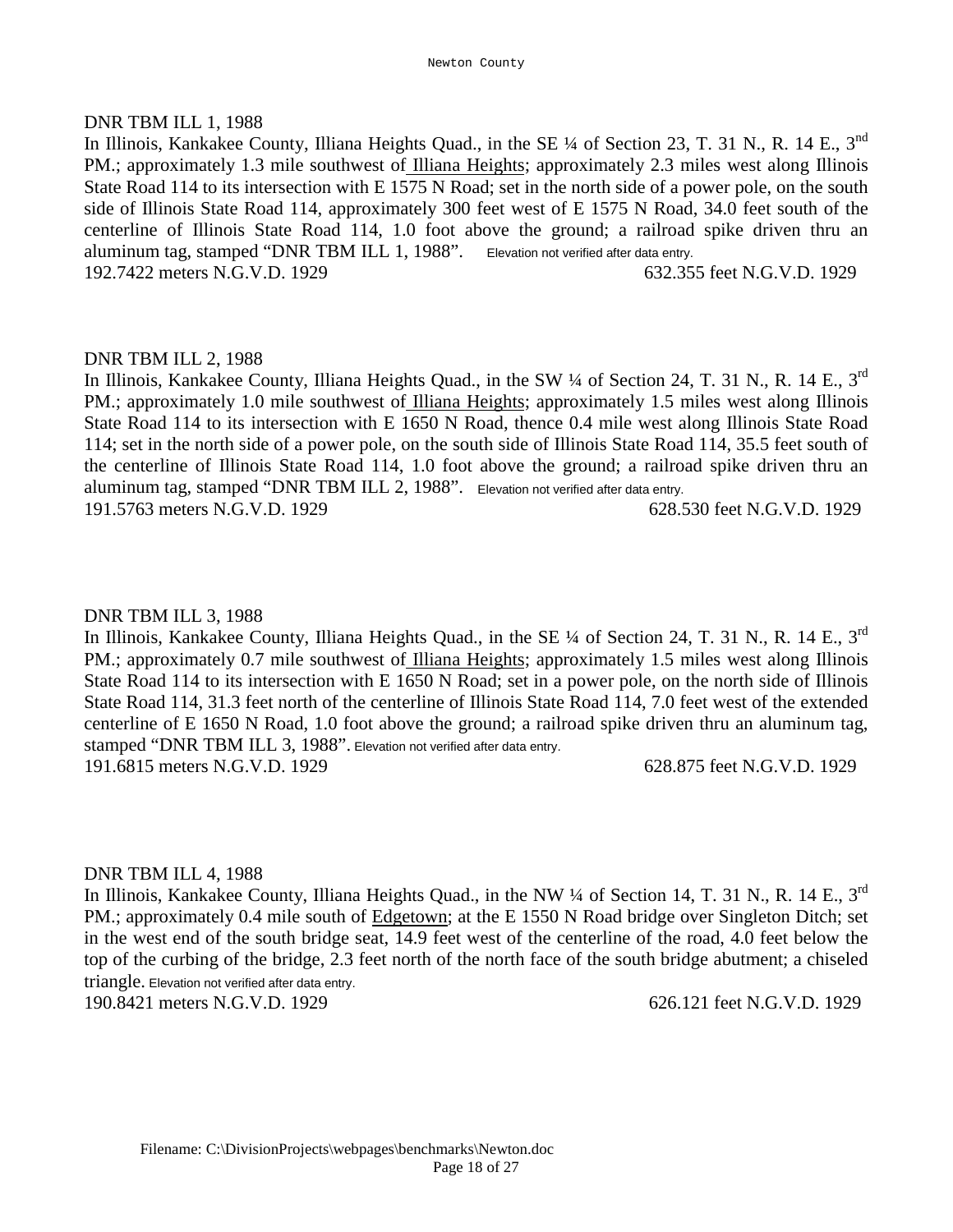# DNR TBM ILL 5, 1988

In Illinois, Kankakee County, Illiana Heights Quad., in the NE ¼ of Section 14, T. 31 N., R. 14 E., 3<sup>rd</sup> PM.; approximately 0.6 mile southeast of Edgetown; approximately 2.25 miles west along N 360 E Road from its intersection with the Indiana – Illinois State Line Road to its "T" road intersection with the road south leading to Garden of Eden; set in the south side of power pole # 4278, 30.5 feet north of the centerline of N 360 E Road, 16.0 feet west of the extended centerline of the road leading to Garden of Eden, 0.6 foot above the ground; a railroad spike driven thru an aluminum tag, stamped "DNR TBM ILL 5, 1988". Elevation not verified after data entry.

191.4008 meters N.G.V.D. 1929 627.954 feet N.G.V.D. 1929

#### DNR TBM ILL 6, 1988

In Illinois, Kankakee County, Illiana Heights Quad., in the NE ¼ of Section 13, T. 31 N., R. 14 E., 3<sup>rd</sup> PM.; at Illiana Heights; approximately 1.75 miles west along N 360 E Road from its intersection with the Indiana – Illinois State Line Road to its "T" road intersection with E 1645 N Road; set in the south side of a power pole with a transformer, 30.0 feet north of the centerline of N 360 E Road, 23.5 feet west of the extended centerline of E 1645 N Road, 0.7 foot above the ground; a railroad spike driven thru an aluminum tag, stamped "DNR TBM ILL 6, 1988". Elevation not verified after data entry. 195.2028 meters N.G.V.D. 1929 640.428 feet N.G.V.D. 1929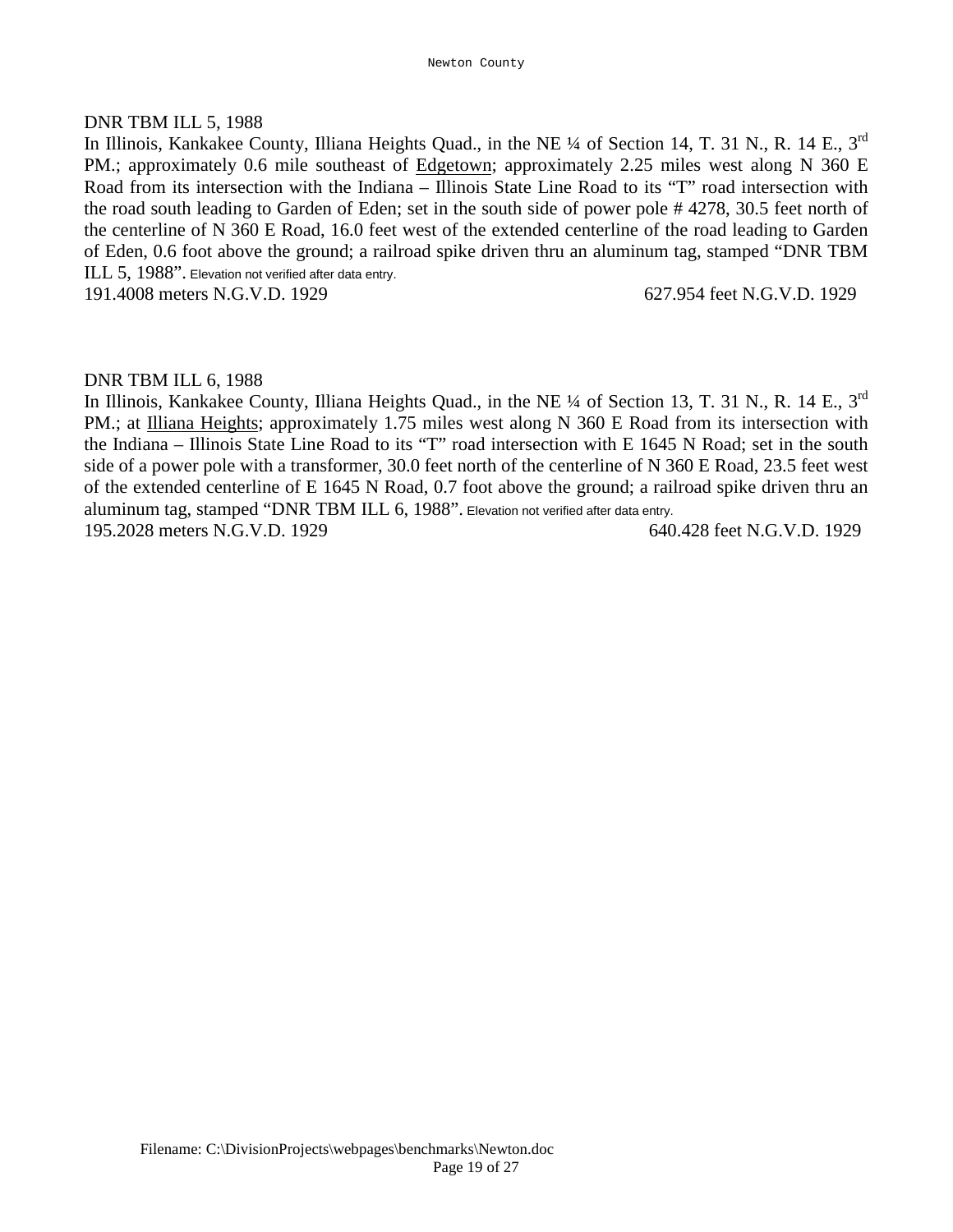Newton County

# State of Indiana Department of Natural Resources Division of Water

Control Station Descriptions and Elevations

# NEWTON COUNTY

The layout, surveys, adjustments, and publication of the following level lines have been developed by the staff of the Department of Natural Resources. All field survey records and publication procedures in the process of development of this list may be examined at the office of the Department of Natural Resources in Indianapolis, Indiana. Requests for specific information pertaining to the surveys in this county, or others in the state, are accepted as a public service.

Department of Natural Resources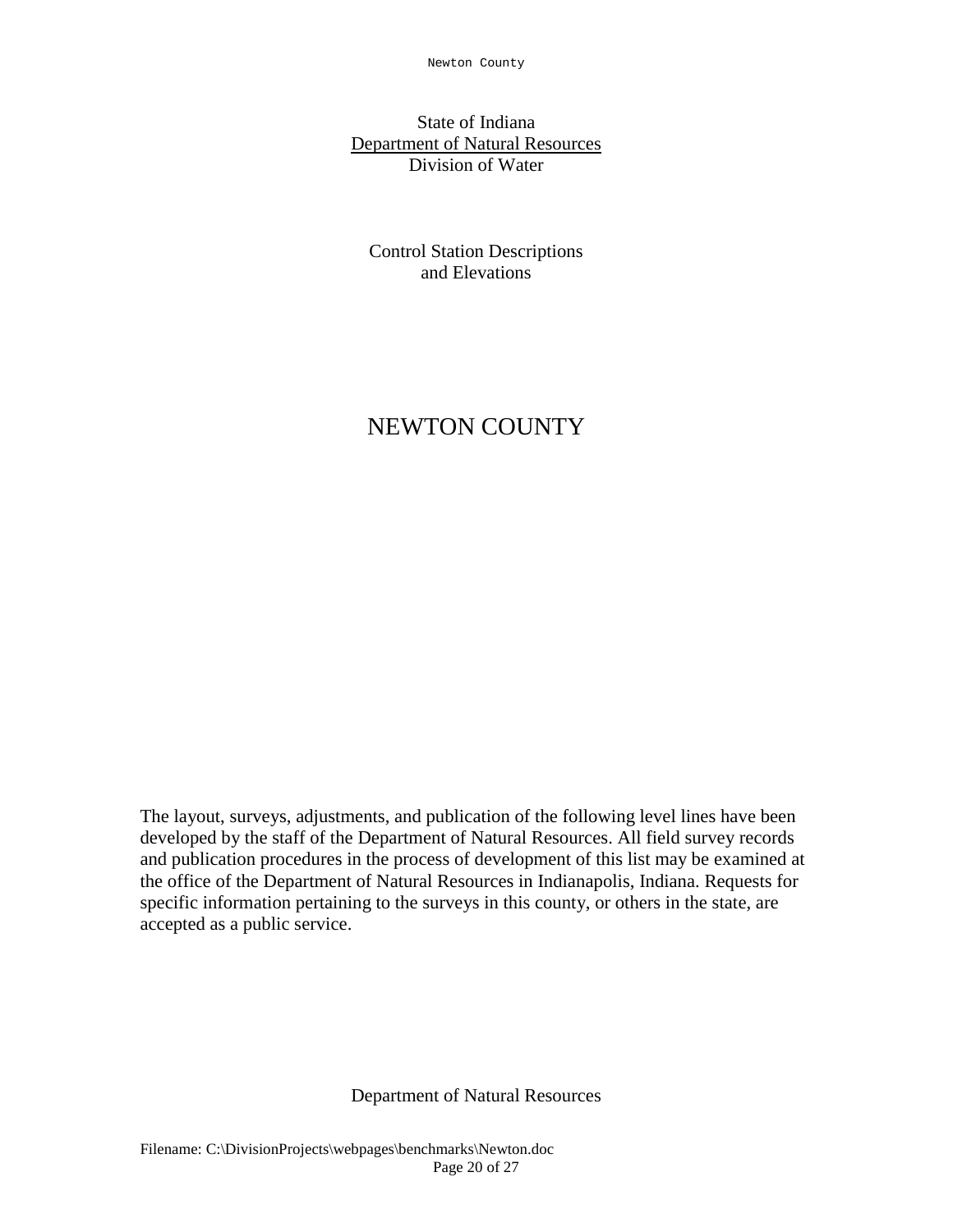# Division of Water NEWTON COUNTY

#### DNR TBM4-09383

In Newton County, Illiana Heights Quad., in the NE ¼ of Section 12, T. 31 N., R. 10 W., 2<sup>nd</sup> PM.: approximately 1.75 mile southeast of Illiana Heights; at the State Road 10 bridge over Best Ditch; set in the top of the northwest concrete bridge abutment, 18.5 feet north of the centerline of State Road 10, 8.0 feet west of the east end of the abutment, 0.5 foot north of the aluminum guardrail of the bridge, 0.4 foot east of the west end of the abutment, 0.4 foot south of the north face of the abutment, level with the concrete bridge deck; a chiseled triangle. Elevation not verified after data entry. 193.0272 meters N.G.V.D. 1929 633.290 feet N.G.V.D. 1929

DNR TBM5-09383

In Newton County, Schneider Quad., in the SE 1/4 of Section 7, T. 31 N., R. 9 W., 2<sup>nd</sup> PM.; approximately 2.0 mile northwest of Lake Village; at the intersection of State Road 10 and 1050 North Road, at the 1050 North Road culvert over a small ditch; set in the top of the west end of the south concrete headwall of the culvert, approximately 335 feet east of the intersection of State Road 10 and 1050 North Road, 75.5 feet north of the centerline of State Road 10, 17.0 feet south of the centerline of 1050 North Road, 8.7 feet west of the east end of the headwall of the culvert, 0.4 foot east of the west end of the headwall of the culvert, 0.4 foot north of the south face of the headwall of the culvert, 1.5 feet above the ground, 0.9 foot above the road; a chiseled triangle. Elevation not verified after data entry. 193.5481 meters N.G.V.D. 1929 634.999 feet N.G.V.D. 1929

#### DNR TBM 6 – 09383

In Newton County, Schneider Quad., in the NE 1/4 of Section 17, T. 31 N., R. 9 W., 2<sup>nd</sup> PM.; approximately 0.8 mile northwest of Lake Village; approximately 0.05 mile west along State Road 10 from its intersection with 400 West Road, at the Lake Village Cemetery; set in the north side of power pole # 392/025 with a guy wire, 34.0 feet south of the centerline of State Road 10, 7.9 feet west of the centerline of the east entrance drive to the cemetery, 0.5 foot west of the west face of the west brick entrance pillar of the cemetery, 0.9 foot north of the chainlink fence of the cemetery, 0.8 foot above the ground; a railroad spike driven thru an aluminum tag, stamped "DNR TBM 6 – 09383". 198.0863 meters N.G.V.D. 1929 649.888 feet N.G.V.D. 1929

Elevation not verified after data entry.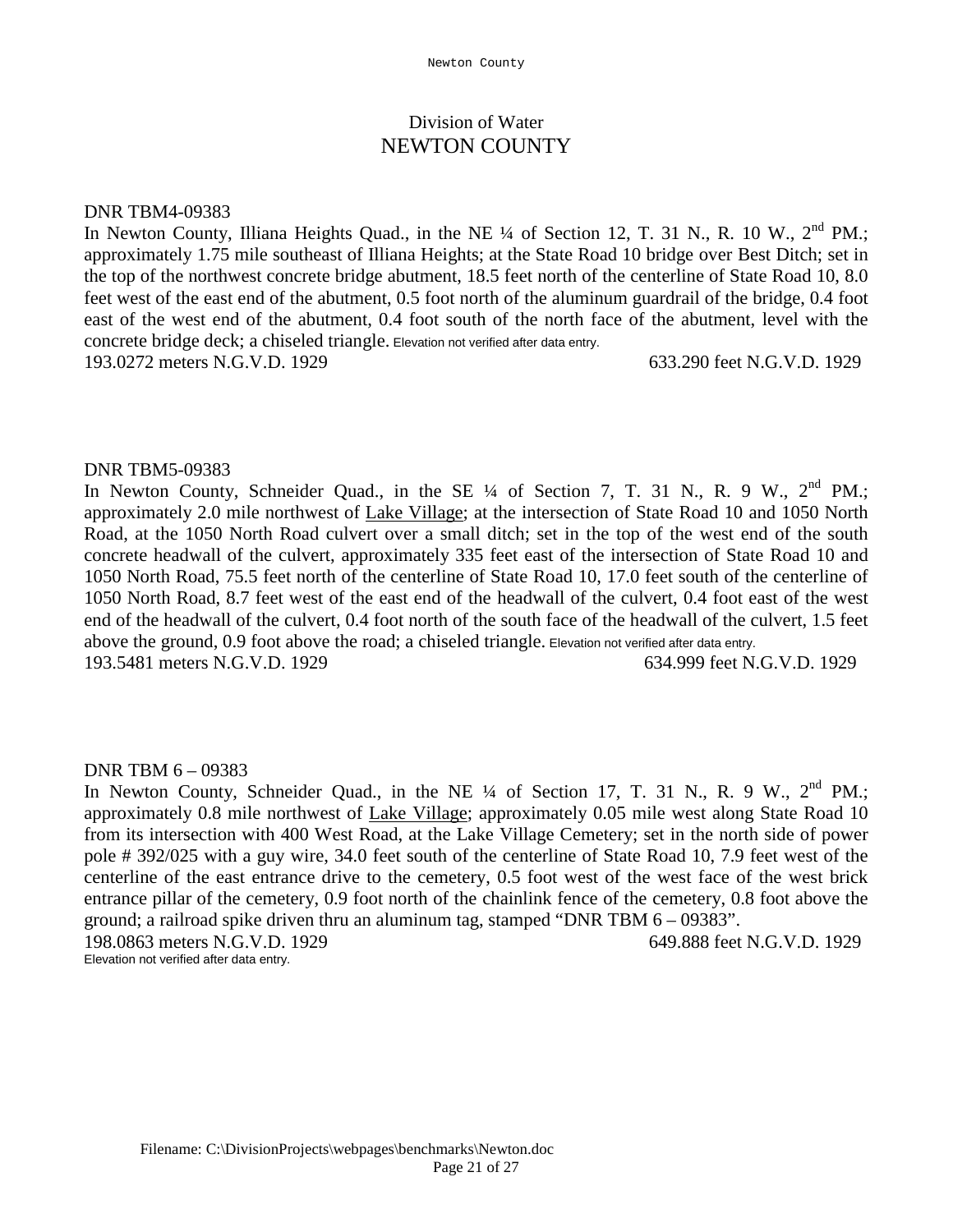# DNR BM NEW 3 RESET 1999

In Newton County, Kentland Quad, in the NE ¼ of Section 5, T. 27 N., R. 9 W., 2<sup>nd</sup> PM; about 2.7 miles north of Kentland; at the Punkinvine Road (450 West Road) bridge over the Iroquois River; set in top of the southwest concrete wingwall, 14.5 feet south of the centerline of Punkinvine Road, 1.3 feet south of the south face of the aluminum guardrail, 1.9 feet east of a reflector sign post, 0.5 foot east of the west face of the wingwall, about 0.5 foot above the bridge deck; a Indiana Department of Natural Resources control station tablet, stamped "NEW 3 RESET 1999". Elevation not verified after data entry. 198.309 meters NAVD 1988 GPS ELEVATION 650.62 feet NAVD 1988

# NEWTON COUNTY SURVEY0R BM 41

In Newton County, Kentland Quad, in the NE ¼ of Section 5, T. 27 N., R. 9 W., 2<sup>nd</sup> PM; about 3.7 miles north of Kentland; at the Punkinvine Road (450 West Road) bridge over the Iroquois River; set in the top of the southeast concrete wingwall, 15.8 feet south of the centerline of the road, 1.05 feet south of the north face of the wingwall, 0.5 foot west of the east face of the wingwall, about 0.6 foot above the road; a Newton County Surveyor bench mark disk, stamped " BM 41". Elevation not verified after data entry. 198.069 meters NAVD 1988 GPS ELEVATION 649.83 feet NAVD 1988

# DNR TBM FAIR 2, 1999

In Newton County, Kentland Quad, in the NW  $\frac{1}{4}$  of Section 4, T. 27 N., R. 9 W.,  $2^{nd}$  PM; about 3.4 miles north of Kentland; at the abandoned 350 West Road bridge over the Iroquois River; Note: (bridge has been removed); set on top of the southwest stone wingwall of the old bridge, 18.5 feet west of the centerline of the abandoned road, 2.3 feet southwest of the northwest face of the wingwall, 2.0 feet northeast of the southwest face of the wingwall, 2.0 feet northwest of the southeast face of the wingwall; a chiseled triangle around the old stem hole for IFC & WRC BM "NEW 4 1953". 194.653 meters NAVD 1988 Corpscon conversion 638.625 feet NAVD 1988 Elevation not verified after data entry.

# IFC & WRC BM IR 48, 1953

In Newton County, Kentland Quad, in the NE ¼ of Section 4, T. 27 N., R. 9 W., 2<sup>nd</sup> PM; about 3.4 miles northerly of Kentland; at an abandoned railroad bridge over the Iroquois River; set in the top of the southwest concrete bridge seat, 15.7 feet west of the centerline of a steel grate walkway, 6.9 feet west of the west most rail, 1.15 feet north of the south face of the concrete bridge seat, 1.4 feet below the top of the rails; a chiseled triangle " $\Delta$ ". Elevation not verified after data entry.

198.837 meters NAVD 1988 Corpscon conversion 652.35 feet NAVD 1988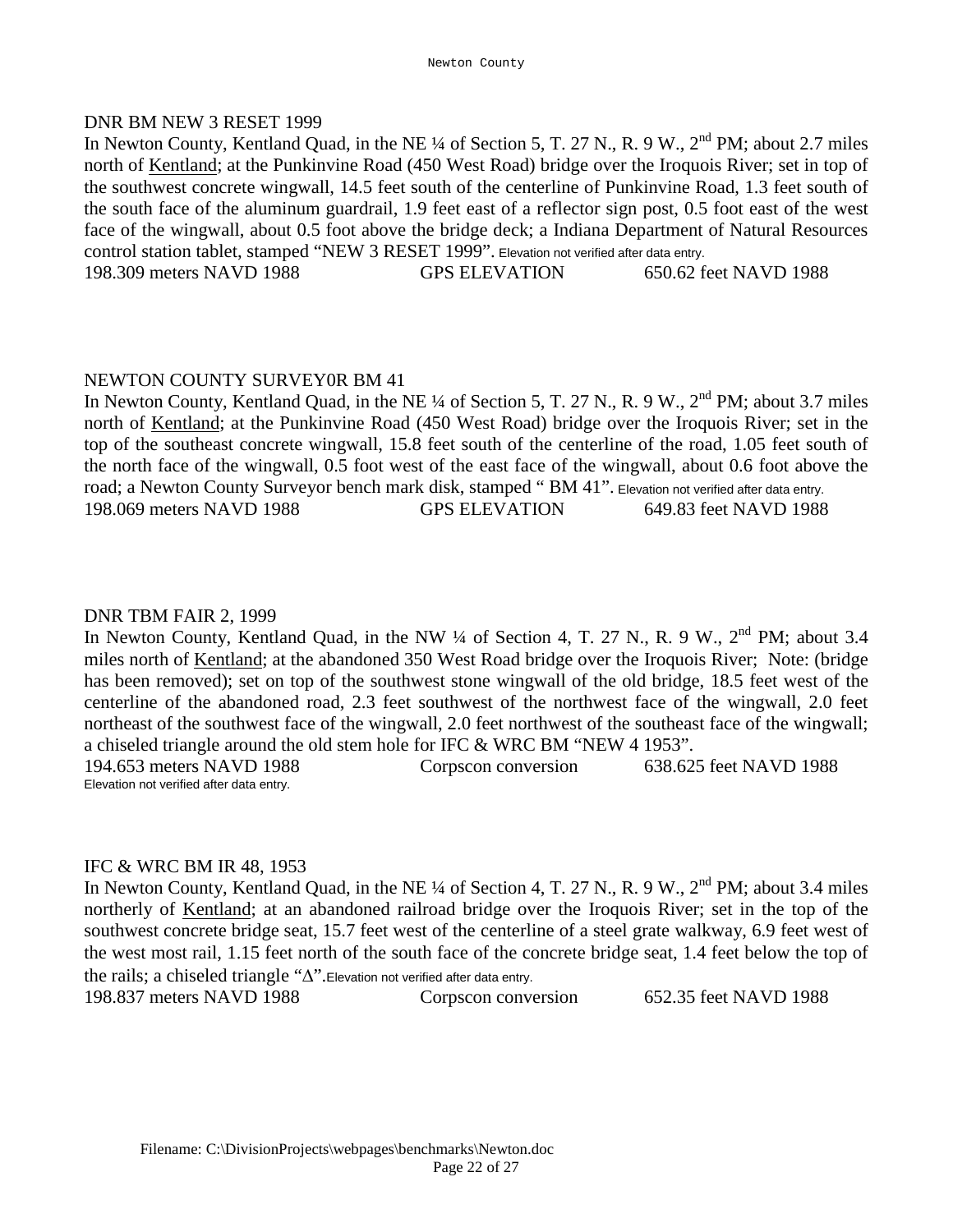# INDOT BM NEWTON L 734

In Newton County, Kentland Quad, in the SW 1/4 of Section 34, T. 28 N., R. 9 W., 2<sup>nd</sup> PM; about 4.0 miles north of Kentland; at the southwest corner of the south bound U.S. 41 bridge over the Iroquois River; set on top of the concrete guardrail, 18.2 feet west of the centerline of the south bound lanes of U.S. 41, about 3 feet above the road, 0.9 foot north of the south face of the west concrete guardrail, 0.3 foot east of the west face of the guardrail; a Indiana Department of Transportation tablet, stamped "NEWTON L 734". Elevation not verified after data entry.

199.608 meters NAVD 1988 Corpscon conversion 654.88 feet NAVD 1988

# SHCI BM NEWT L 565

In Newton County, Kentland Quad, in the NE  $\frac{1}{4}$  of Section 35, T. 28 N., R. 9 W.,  $2^{nd}$  PM; about 4.6 miles northeast of Kentland; at the 100 West Road bridge over the Iroquois River; set in top of the southwest wingwall of the bridge, 16.4 feet southwest of the centerline of 100 West Road, 1.6 feet southwest of the northeast face of the concrete wingwall, 0.5 foot north of the south face of the concrete wingwall, 0.5 foot above the road; a State Highway Commission of Indiana bench mark tablet, stamped "NEWT L 565". Elevation not verified after data entry.

198.382 meters NAVD 1988 GPS Elevation 650.86 feet NAVD 1988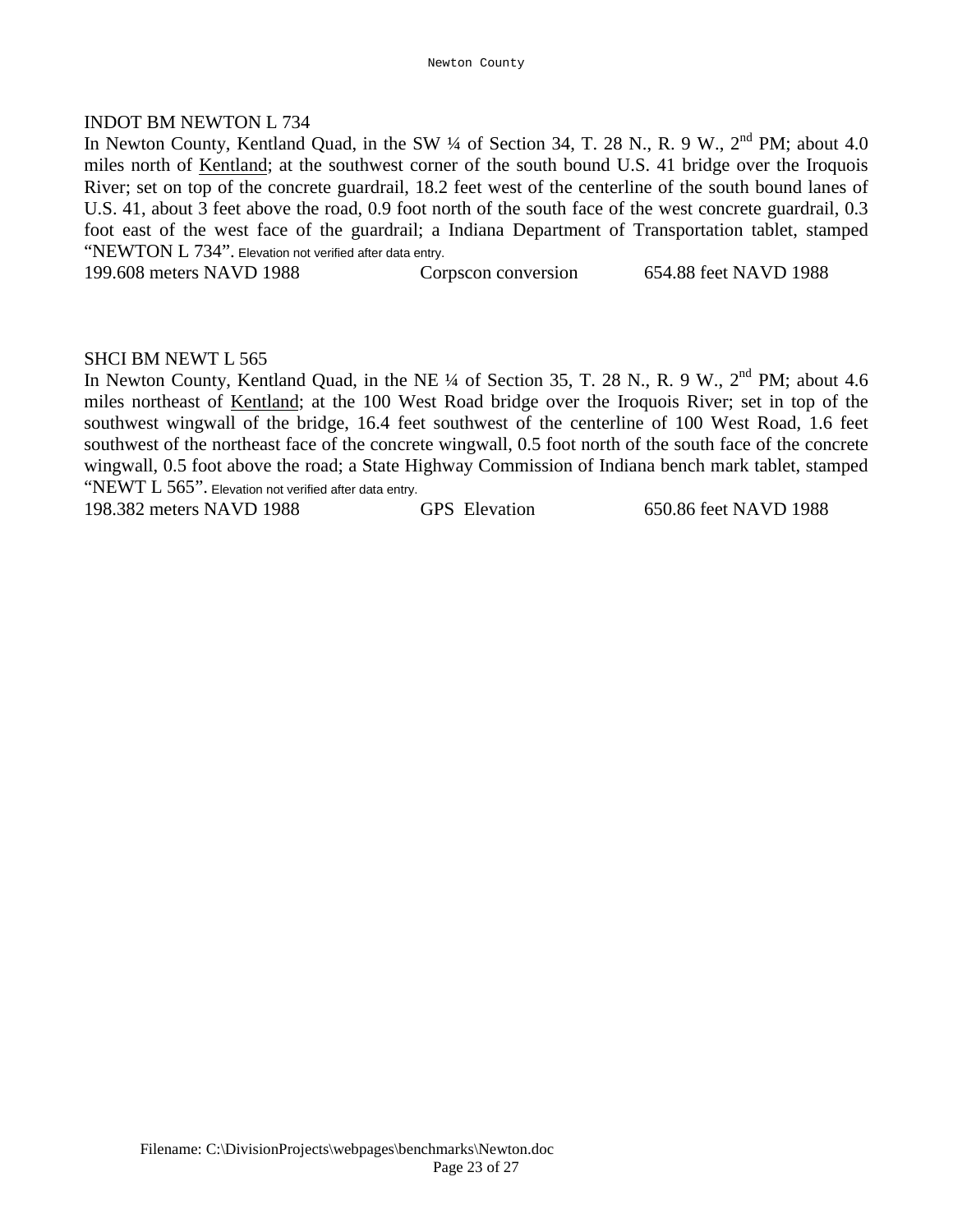#### SHCI BM NEW L 333

In Newton County, Kentland Quad, in the SE  $\frac{1}{4}$  of Section 25, T. 28 N., R. 9 W., 2<sup>nd</sup> PM; about 5.6 miles northeast of Kentland; at the South Meridian road bridge over the Iroquois River; set in the top of the concrete curb in the southwest corner of the bridge, 13.8 feet west of the centerline of South Meridian Road, 0.1 foot east of the east face of the concrete guardrail, about 0.9 foot above the road, 0.3 foot west of the east face of the curb; a State Highway Commission of Indiana bench mark tablet, stamped "NEW L 333". Elevation not verified after data entry.

199.647 meters NAVD 1988 GPS Elevation 655.01 feet NAVD 1988

#### NCS BM 47

In Newton County, Goodland Quad., in the SW 1/4 of Section 20, T. 28 N., R. 8 W., 2<sup>nd</sup> PM; about 0.8 mile south of Brook; at the 100 East Road bridge over the Iroquois River; set in the northeast concrete bridge abutment, 14 feet east of the centerline of 100 East Road, 1.0 foot north of the south face of concrete bridge abutment, 0.6 foot west of the east face of the concrete bridge abutment, about level with the road; a Newton County Surveyors disk, stamped "BM 47". Elevation not verified after data entry. 197.639 meters NAVD 1988 GPS Elevation 648.42 feet NAVD 1988

#### INDOT BM NEWTON L 862

In Newton County, Goodland Quad., in the SE 1/4 of Section 16, T. 28 N., R. 8 W., 2<sup>nd</sup> PM; about 2.0 miles east of Brook; at the State Road 16 bridge over the Iroquois River; set in top of the northwest concrete bridge abutment, 20 feet north of the centerline of State Road 16, 29.2 feet south of power pole # 1 102/261, 4.7 feet west of the east face of the northwest bridge abutment, 2.3 feet northeast of a post for a reflector, 1.2 feet east of the west face of bridge abutment, 0.6 foot south of the north face of the abutment, about 0.6 foot above the bridge deck; a Indiana Department of Transportation bench mark tablet, stamped "NEWTON L 862". Elevation not verified after data entry. 198.3731 meters NAVD 1988 Third Order 650.829 feet NAVD 1988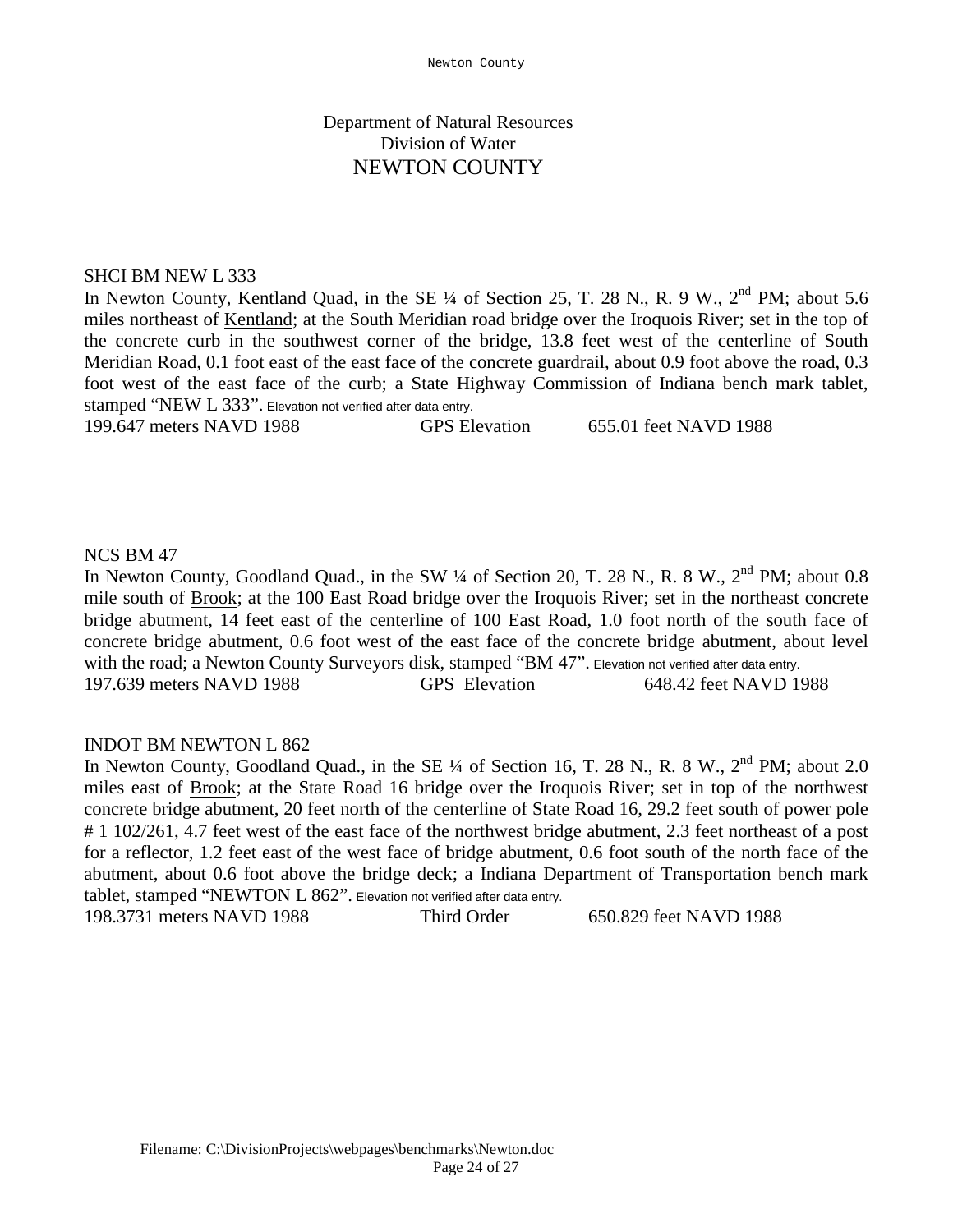### NGS BM C 107 RESET 1996

In Newton County, Goodland Quad., in the NE ¼ of Section 21, T. 28 N., R. 8 W., 2<sup>nd</sup> PM; about 2 miles east of Brook; set in the southeast concrete bridge abutment of the State Road 16 bridge over the Iroquois River, 20.3 feet south of the centerline of State Road 16, 3.7 feet east of the west face of the concrete bridge abutment, 2.1 feet south of the north face of the concrete bridge abutment, 0.5 foot north of the south face of concrete bridge abutment, 0.6 foot above the road surface; a National Geodetic Survey bench mark tablet, stamped "C 107 RESET 1996". Elevation not verified after data entry. 198.0759 meters NAVD 1988 THIRD ORDER 649.854 feet NAVD 1988

#### DOT BM NEWTON L271 RESET

In Newton County, Goodland Quad., in the SE 1/4 of Section 15, T. 28 N., R. 8 W., 2<sup>nd</sup> PM; about 3 miles east of Brook; in southwest corner of the State Road 55 bridge over the Iroquois River; set in the concrete guardrail of bridge, 23.5 feet north of the south end of the concrete guardrail, 16.2 feet west of the centerline of State Road 55, 2.0 feet north of the expansion joint, 0.4 foot east of west face of the concrete guardrail, 2.8 feet above the road surface; a State Highway Commission of Indiana bench mark tablet, stamped "NEWTON L 271". Elevation not verified after data entry. 199.937 meters NAVD 1988 THIRD ORDER 655.96 feet NAVD 1988

#### DOT BM NEWT L 546

In Newton County, Mount Ayr Quad, in the SW  $\frac{1}{4}$  of Section 12, T. 28 N., R. 9 W., 2<sup>nd</sup> PM; about 4.6 miles south of Mount Ayr; set in top of the southwest concrete wingwall of the 500 East Road bridge over the Iroquois River; 15.6 feet west of the centerline of 500 East Road, 0.5 foot north of the south face of concrete wingwall, 0.5 foot west of the east face of concrete wingwall, about 0.5 foot above the road surface; a State Highway Commission of Indiana bench mark tablet, stamped "NEWT L 546". 199.629 meters NAVD 1988 GPS Elevation 654.95 feet NAVD 1988 Elevation not verified after data entry.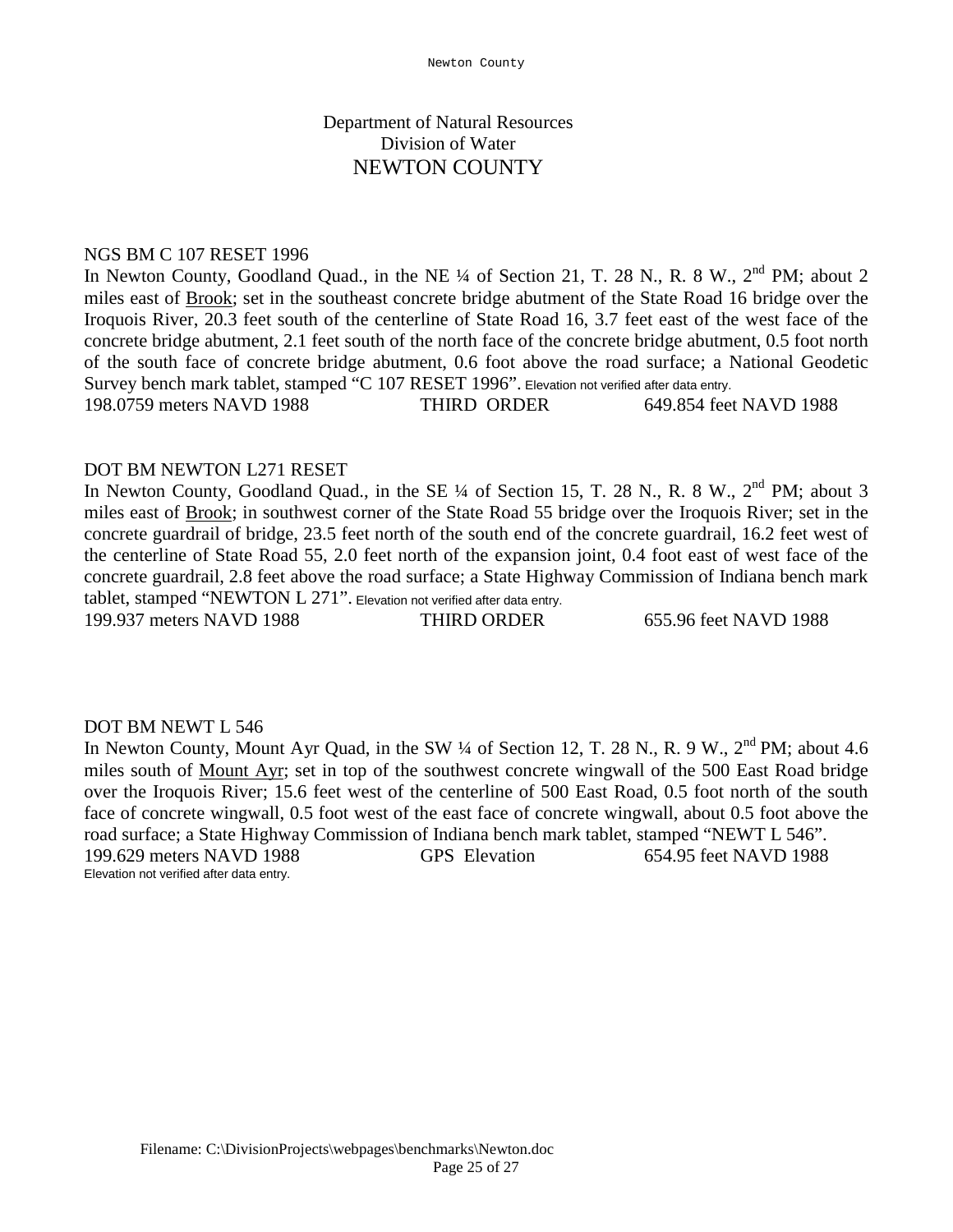# INDIANA DEPARMENT OF NATURAL RESOURCES DIVISION OF WATER NEWTON COUNTY

# USGS BM 2 WCS 1948 673

In Newton County, Morocco Quad, SE ¼ section 18, T.29 N., R.9 W., 2<sup>nd</sup> P.M. About 2 miles northwest of Morocco. Starting from the intersection of C. R. 500 West and C. R. 275 South proceed about 0.25 miles north along C. R. 500 West to "PARKING AREA 8A" on the west side of the road. Set on top of a crumbly concrete post. 15 feet west of the centerline of C. R. 500 West, 35.5 feet southeast of a concrete witness post, 20.8 feet south of the east most wood post of a "PARKING AREA 8A", 3 feet south of the centerline of the gravel drive entrance to parking area, Set in the gravel drive of entrance. About 0.2 feet above the ground. A banged and damaged USGS BM tablet (Stamping not legible). Elevation not verified after data entry.<br>3<sup>rd</sup> Order 672.923 feet NGVD 199 672.923 feet NGVD 1929

# IDNR TBM J. C. M 3 2001

In Newton County, Morocco Quad, SW 1/4 section 18, T.29 N., R.9 W., 2<sup>nd</sup> P.M. About 2 miles westerly of Morocco. Starting from the intersection of C. R. 500 West and Willow Slough South Road proceed about 0.75 miles northwesterly along Willow Slough South Road to the TBM on the southwest side of the road. Set in the southwest base of a twin trunk Oak Tree. 56 feet southwest of the centerline of Willow Slough South Road, 53 feet northwest of the centerline of a dirt road leading to the southwest, about 1 foot above the road and about 1 foot above the ground. A railroad spike through an aluminum tag stamped "IDNR<br>TBM J.C. M 3 2001"<br> $3^{rd}$  Order 669 840 feet NGVD 1929 TBM J.C. M 3 2001" 3<sup>rd</sup> Order 569.840 feet NGVD 1929 Elevation not verified after data entry.

#### IDNR TBM J. C. M 4 2001

In Newton County, Donovan Quad, NE ¼ section 33, T.29 N., R.10 W., 2<sup>nd</sup> P.M. About 3 miles northwesterly of Morocco. Starting from the intersection of C. R. 500 West and Willow Slough South Road proceed about 1.75 miles northwesterly along Willow Slough South Road to the TBM on the south side of the road. Set at the entrance to "PARKING AREA 7B" Set in the south base of a 22 inch Oak Tree. 55 feet southerly of the centerline of Willow Slough South Road, 29 feet easterly of the centerline of gravel entrance drive to "PARKING AREA 7B", 30.5 feet southeast of the south most wooden post of sign for "PARKING AREA 7B", about 3 foot above the road and about 0.3 foot above the ground. A railroad spike through an aluminum tag stamped "IDNR TBM J. C. M 4 2001" *Note: railroad spike is set at an upward angle in*<br>tree. Flevation not verified after data entry.<br> $3^{\text{rd}}$  Order 668.732 feet NGVD 1929 *tree.* Elevation not verified after data entry.  $3<sup>rd</sup>$  Order 668.732 feet NGVD 1929